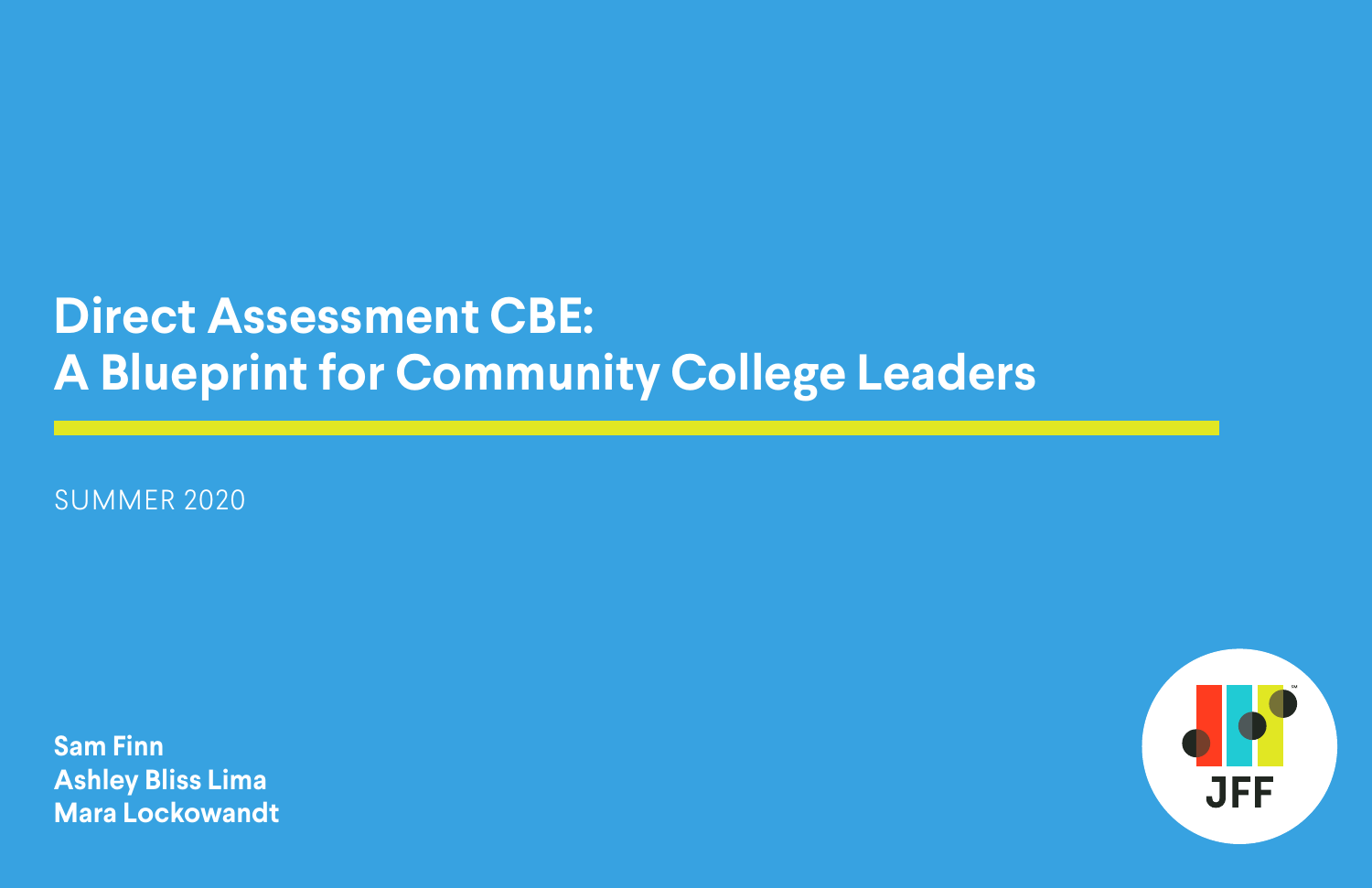## **ACKNOWLEDGMENTS**

We gratefully acknowledge Dr. Laurie Dodge from Brandman University for sharing her vision, expertise, and knowledge in creating key content throughout this blueprint. We are also grateful to Amparo Diaz and Nadia Leal-Carrillo from the Success Center for California Community Colleges, for focusing the document's scope and collaborating in revisions. Finally, we would like to thank JFF's Senior Director, Ana Gutierrez, for her insightful review and feedback.

## **ABOUT**

JFF is a national nonprofit that drives transformation in the American workforce and education systems. For 35 years, JFF has led the way in designing innovative and scalable solutions that create access to economic advancement for all. Join us as we build a future that works. **[www.JFF.org](https://www.jff.org/)**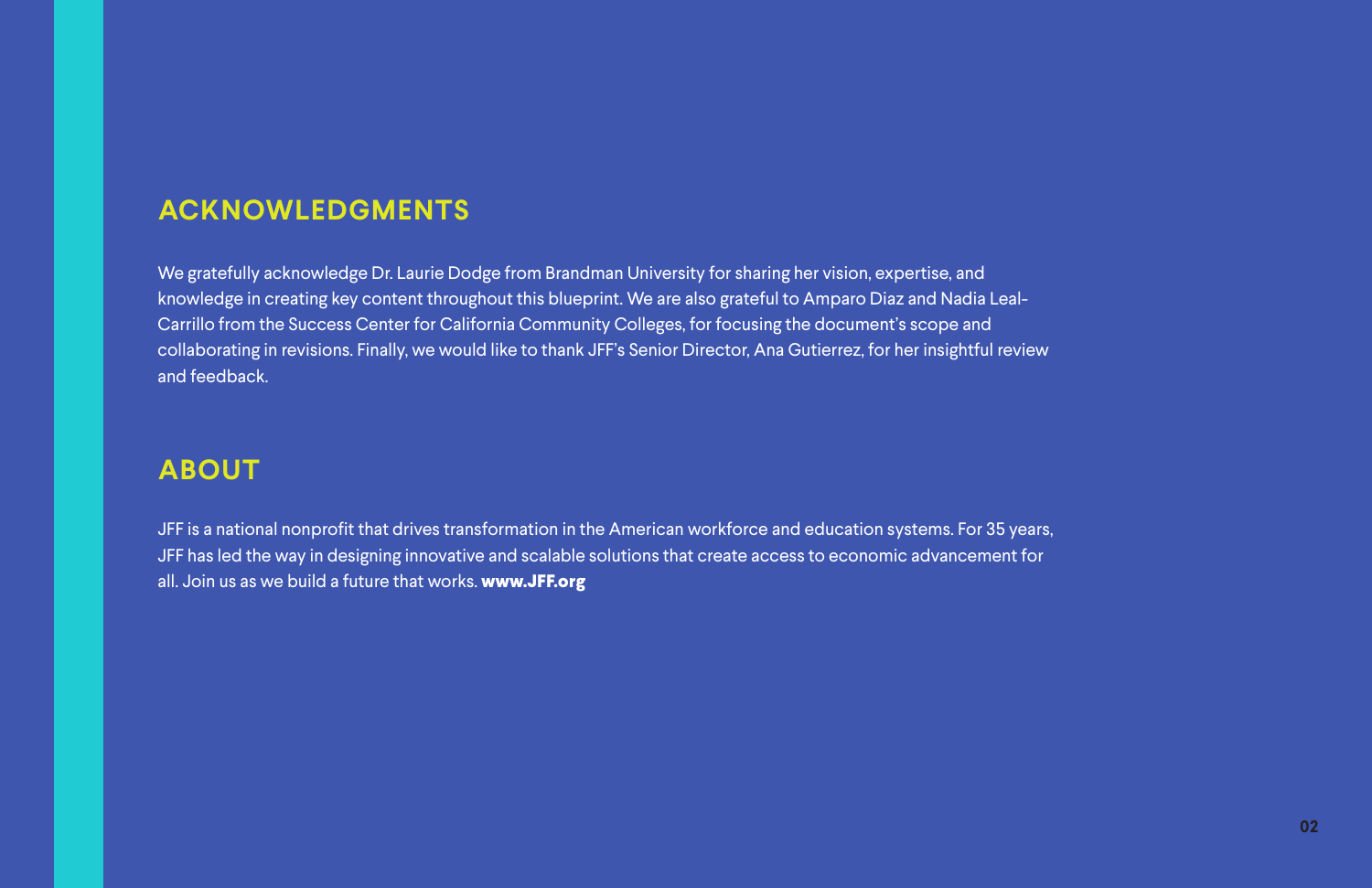## **HOW TO READ**

Direct assessment CBE requires significant changes to teaching, learning, and business operations that must be addressed strategically. We designed this document to support community college leaders in managing the complexity of the implementation process.

### **The document is divided into three major sections:**

- **1.** A timeline that outlines the seven phases of implementation.
- **2.** Key activities for each phase of CBE design and development.
- 

**3.** Curated resources and frameworks to support site-level implementation.

Policy and regulation shifts may also be needed at the state or systemlevel around areas such as program and module approval, funding, academic calendar, academic symbols, withdrawal, repetition, credit hour equivalencies, faculty and staff roles, and data reporting. State and systemleaders can play a strong and proactive role in fostering collaboration, providing guidance and support, and scaling effective practices.

Throughout this blueprint we have highlighted areas within each phase of implementing CBE where state or system-leaders can support institutions through specific actions and activities.

## **INTRODUCTION**

Competency-based education (CBE) is flexible for working adults, reduces costs for institutions, and provides learners with portable skills, certificates and degrees in high demand by employers. There is great latitude in how institutions design and execute CBE based on institutional needs, mission and context. The most flexible CBE approach is direct assessment, which in lieu of the credit or clock-hour, measures all student learning by assessment. Direct assessment programs allow learners to determine when, and at what pace, they can learn and earn certificates and degrees. While direct assessment offers the greatest flexibility for students, it requires tremendous transformation to policy, instruction, and business and support processes.

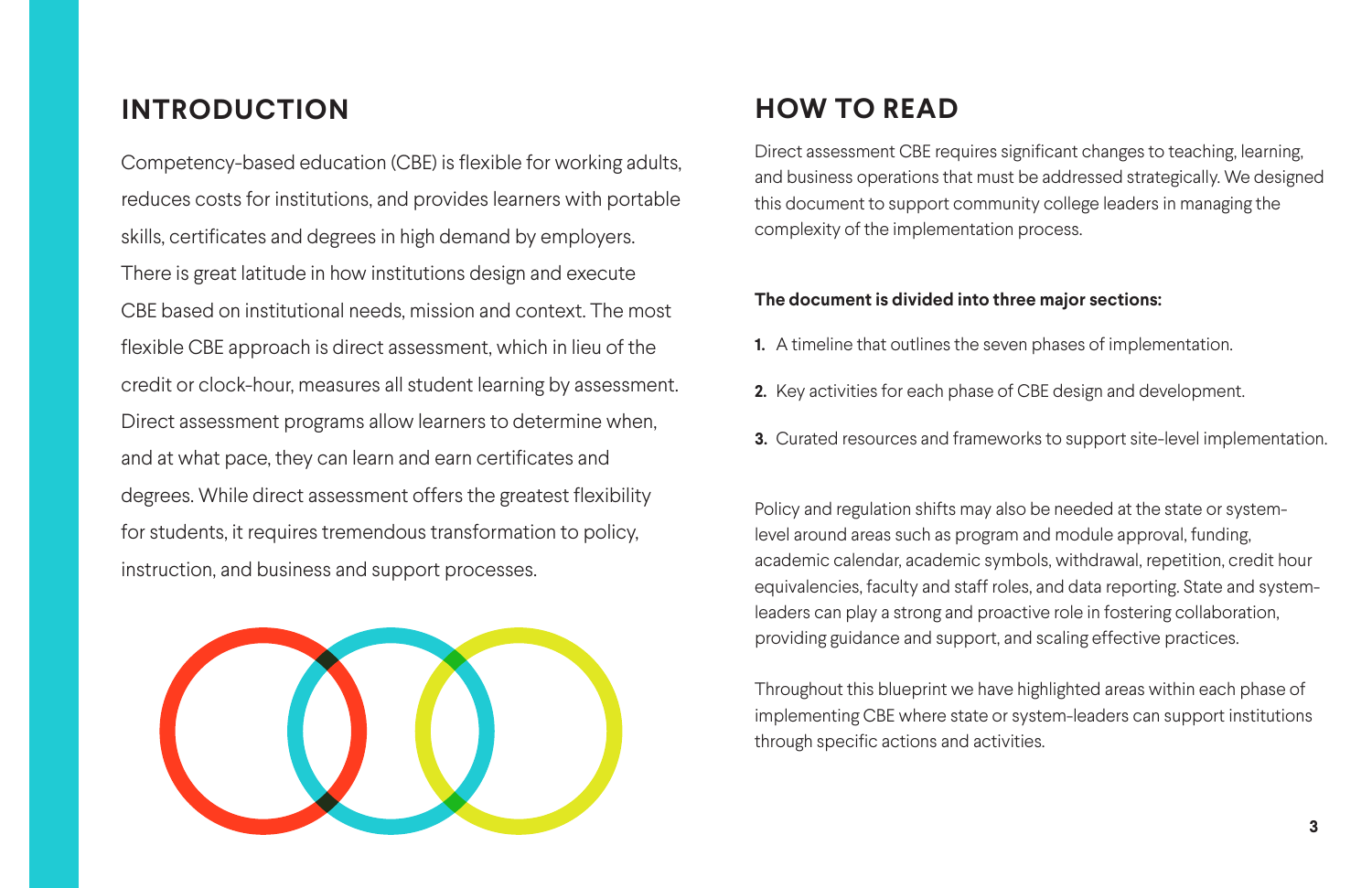## **THE TIMELINE**

This high-level timeline consists of seven phases, each of which include major activities and decisions required for launching a direct assessment competencybased education program. As represented in the timeline, activities within phases 1-2, phases 3-5, and phases 6-7 will overlap. The specific length of time required for each phase will vary by institution.

**Start Year 1 Year 2 Year 3**





### **Continued Action Research & Scalability**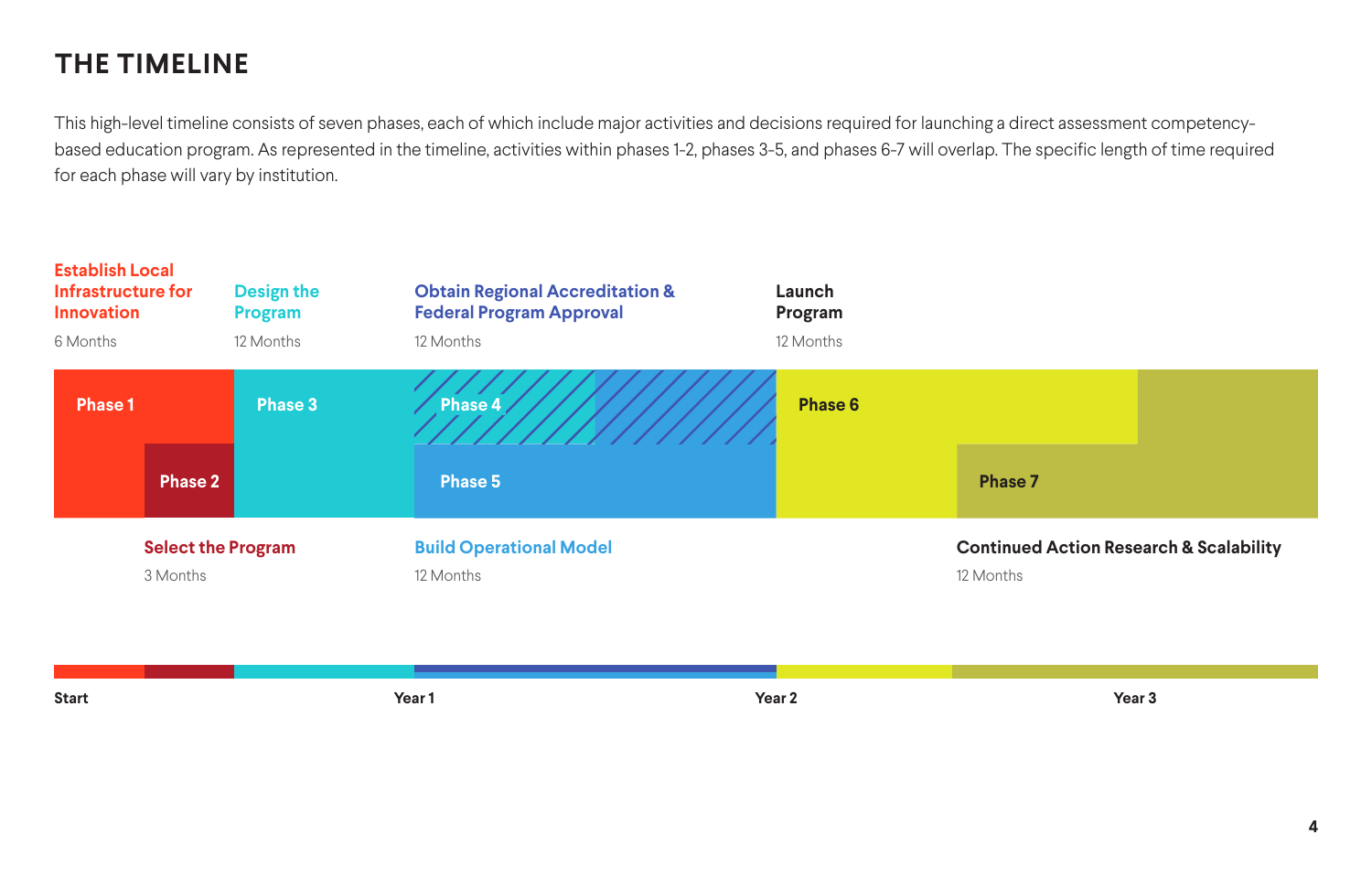**Establish Local Infrastructure For Innovation**

## **Phase 1**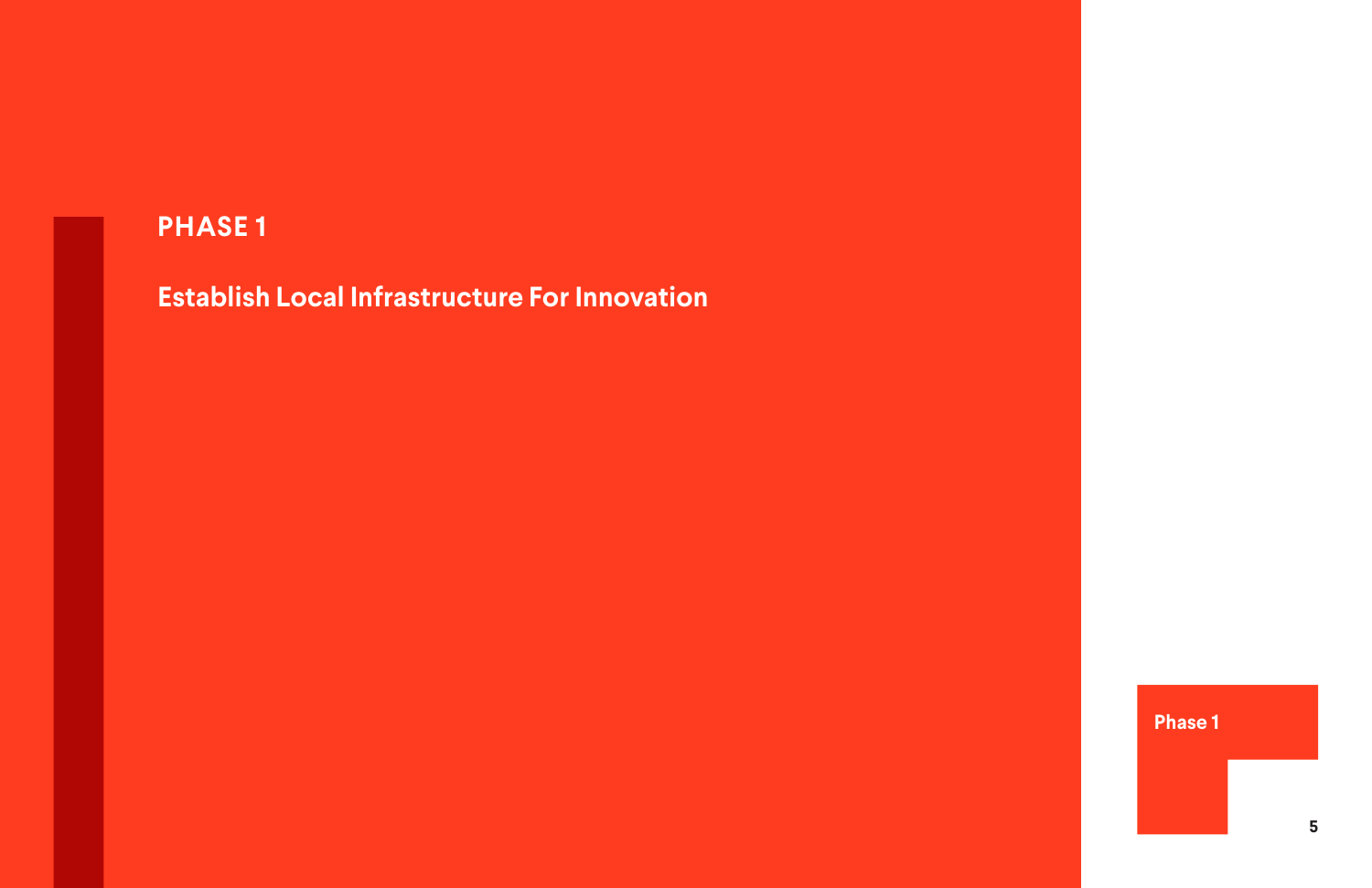### *Spread local awareness, gather support, and establish a CBE workgroup.*

It is critical to gain the understanding and support of leaders across units to successfully drive work forward.

## **PHASE 1: Establish Local Infrastructure For Innovation**

- Institutional leaders
- Administrators
- Faculty from target program's department
- Students
- Industry and workforce partners
- Four-year institutional partners
- Instructional designers
- Institutional researchers
- Counseling and student services staff
- IT
- Finance
- Financial aid
- Registrar
- Marketing
- Guided Pathway teams



## **KEY STAKEHOLDERS**

## **ACTIVITIES** 1 OF 2



• Gain the support of local institutional leaders and stakeholders.

- Establish a CBE workgroup with diverse perspectives and representation including institutional research, financial aid, faculty, registrar, admissions, and marketing.
- Identify resources to implement CBE.
- Develop a roadmap or workplan for implementing direct assessment CBE at the institution.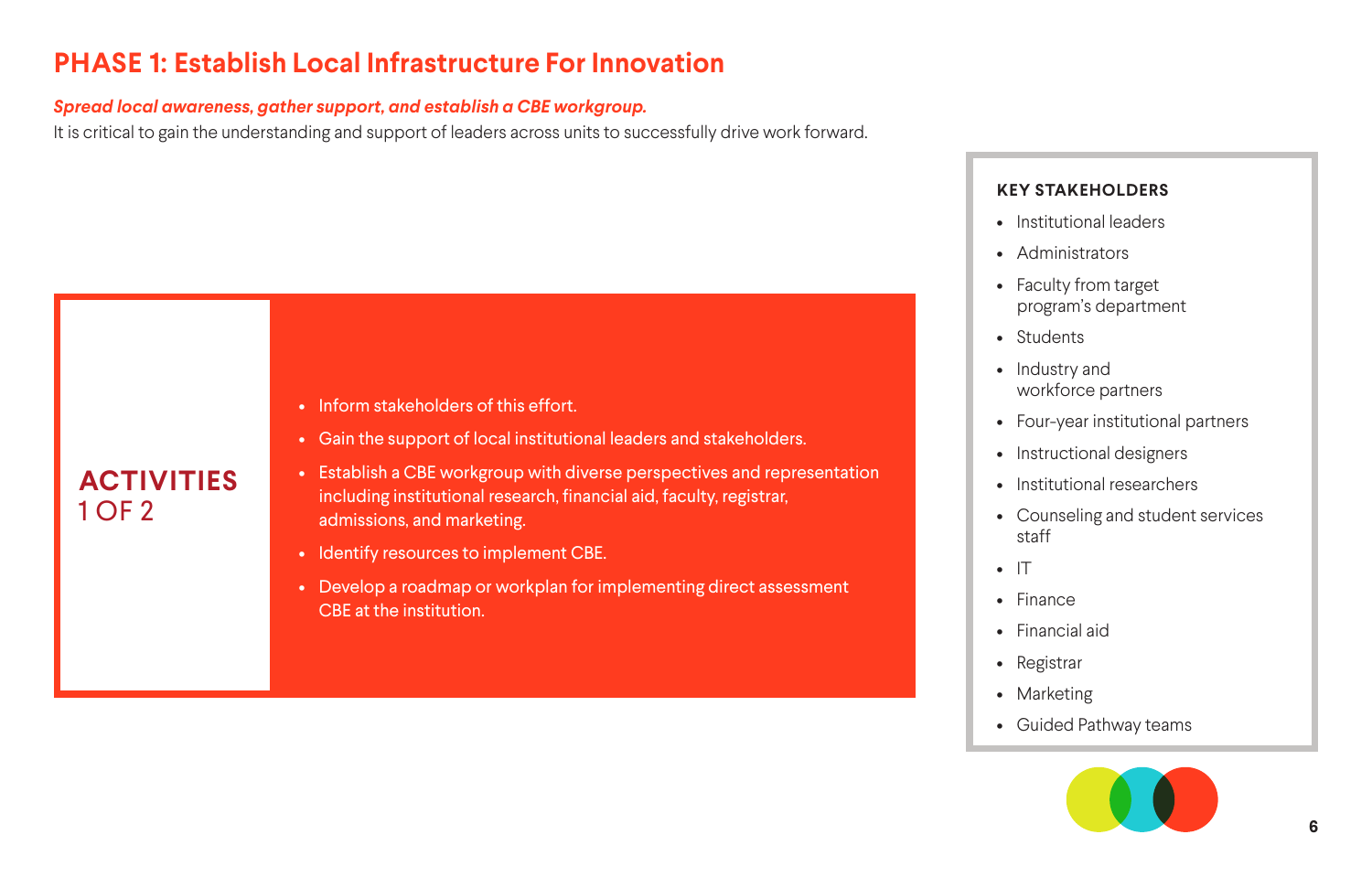• Launch direct assessment CBE strategic

## **ACTIVITIES** 2 OF 2

• Determine operational roles and responsibilities for concurrent CBE planning and implementation committees.

communications campaign.

• Partner with districts and institutions to determine readiness for direct assessment CBE.

### **Academic Team**  *Responsible for creating and building CBE program* **Business Operations** *Responsible for infrastructure for CBE implementation* **Program Council** *Responsible for advising and recommending improvements in the development and maintenance of CBE program* **Example CBE Implementation Committee Structure: Brandman University** Institutional CBE Lead **Faculty** Instructional Designer(s) Assessment Expert(s) Financial Aid IT **Admissions** Registrar Advising Marketing And Outreach Business Office CBE Faculty Credit-Hour Faculty Deans/ Department Chairs Provost Assessment Office Institutional Research

• Establish a partnership with state and national subject matter experts or technical assistance providers to support institutions.

• Identify and coordinate a professional development plan that includes faculty and staff trainings and direct support to institutions.



### **STATE OR SYSTEM-LEVEL SUPPORTS**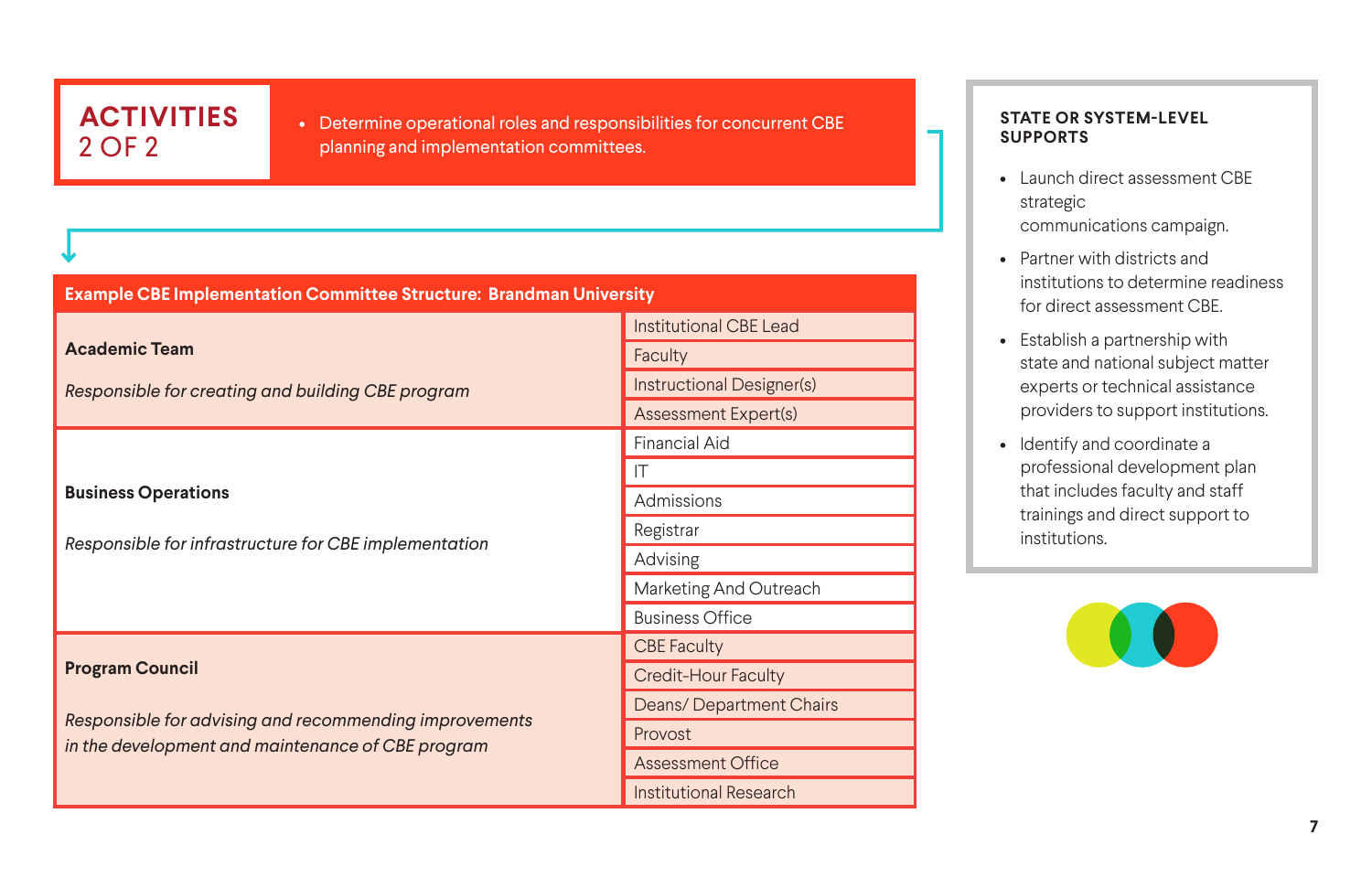**Select the Program**

## **Phase 2**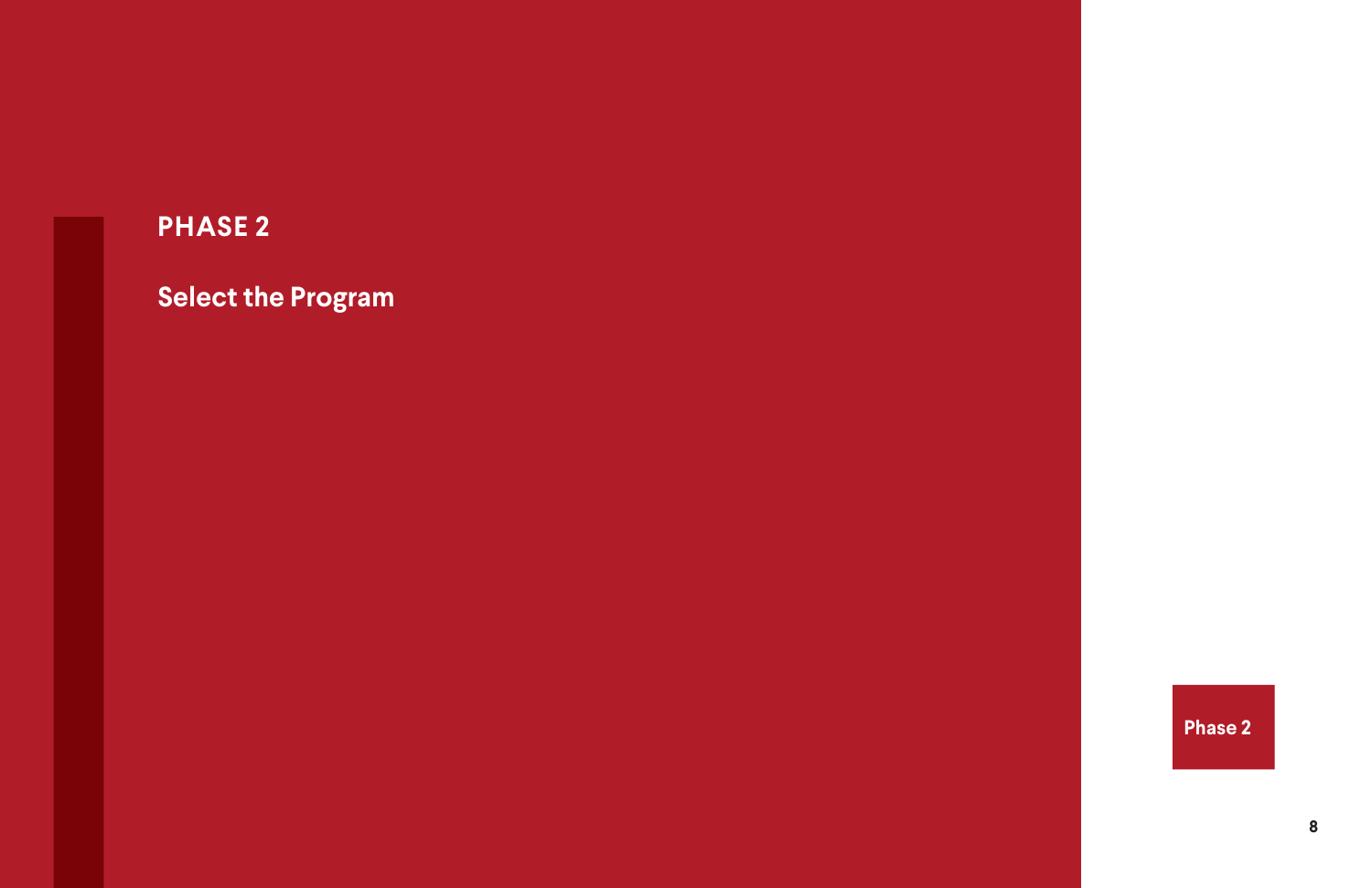### *Make a data-informed decision about the CBE program(s) to be developed.*

Programs should be selected to align with opportunities in the regional labor market and provide opportunities for transfer to four-year institutions.

## **PHASE 2: Select the Program**

- Institutional leaders
- Administrators
- Faculty
- Students
- Industry and workforce partners
- Four-year institution partners
- Community-based organizations
- Institutional researchers
- Guided Pathway teams



## **KEY STAKEHOLDERS**

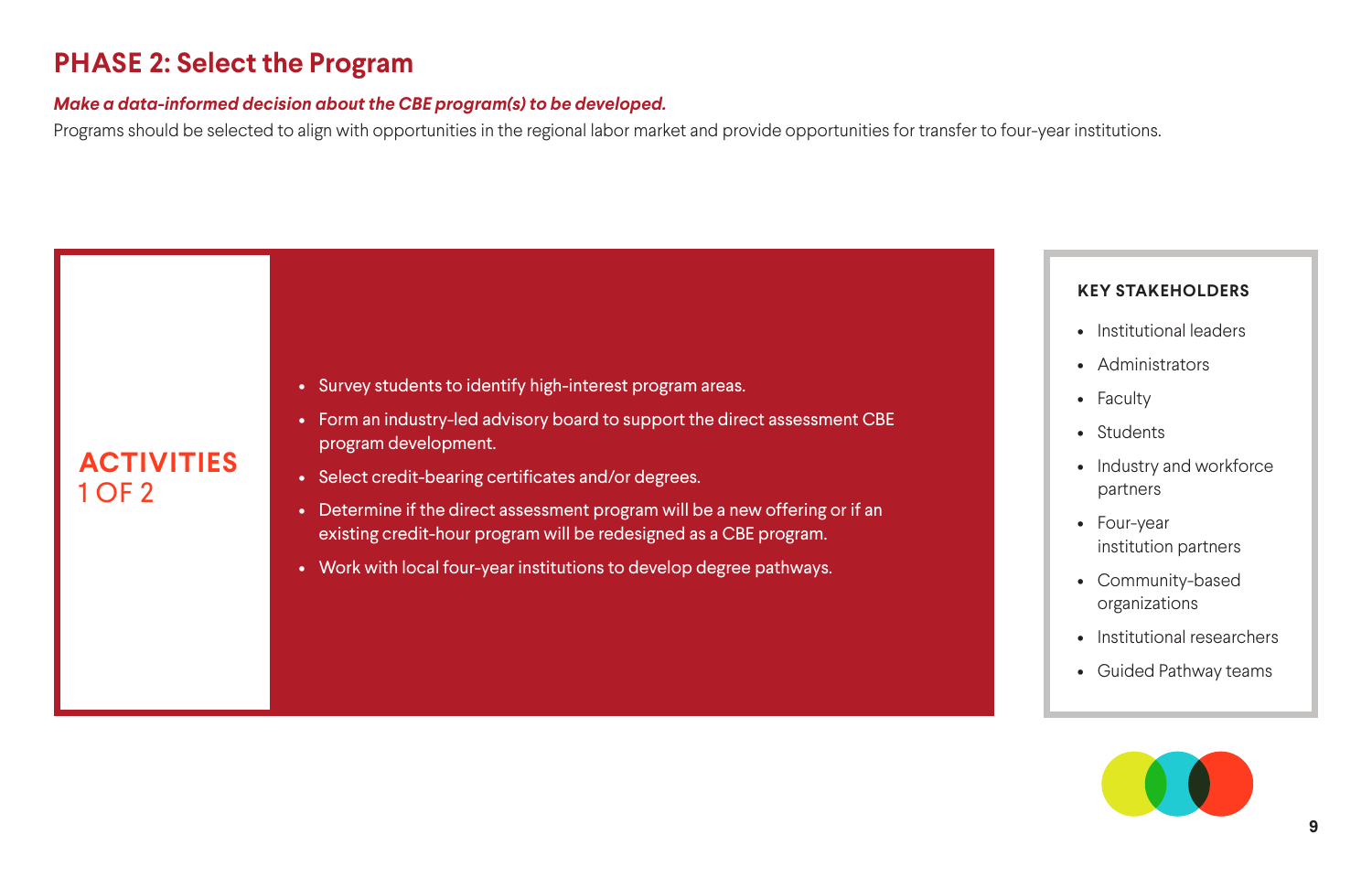### **Where to find labor market information?**

### **Data Sources**

- Unemployment Insurance
- Bureau of Labor Statistics
- Census Bureau Longitudinal Employer-Household Dynamics Program
- Burning Glass
- LinkedIn
- Payscale.com
- Esmi
- O\*NET

## **ACTIVITIES** 2 OF 2

• Conduct labor market analysis and evaluate which programs lead to the greatest outcomes for students.

- Establish funding mechanism to support sites in targeted industries aligned to local labor market needs.
- Coordinate planning and resources support with local districts and institutions.
- Support development of a faculty manual for direct assessment CBE.



### **STATE OR SYSTEM-LEVEL SUPPORTS**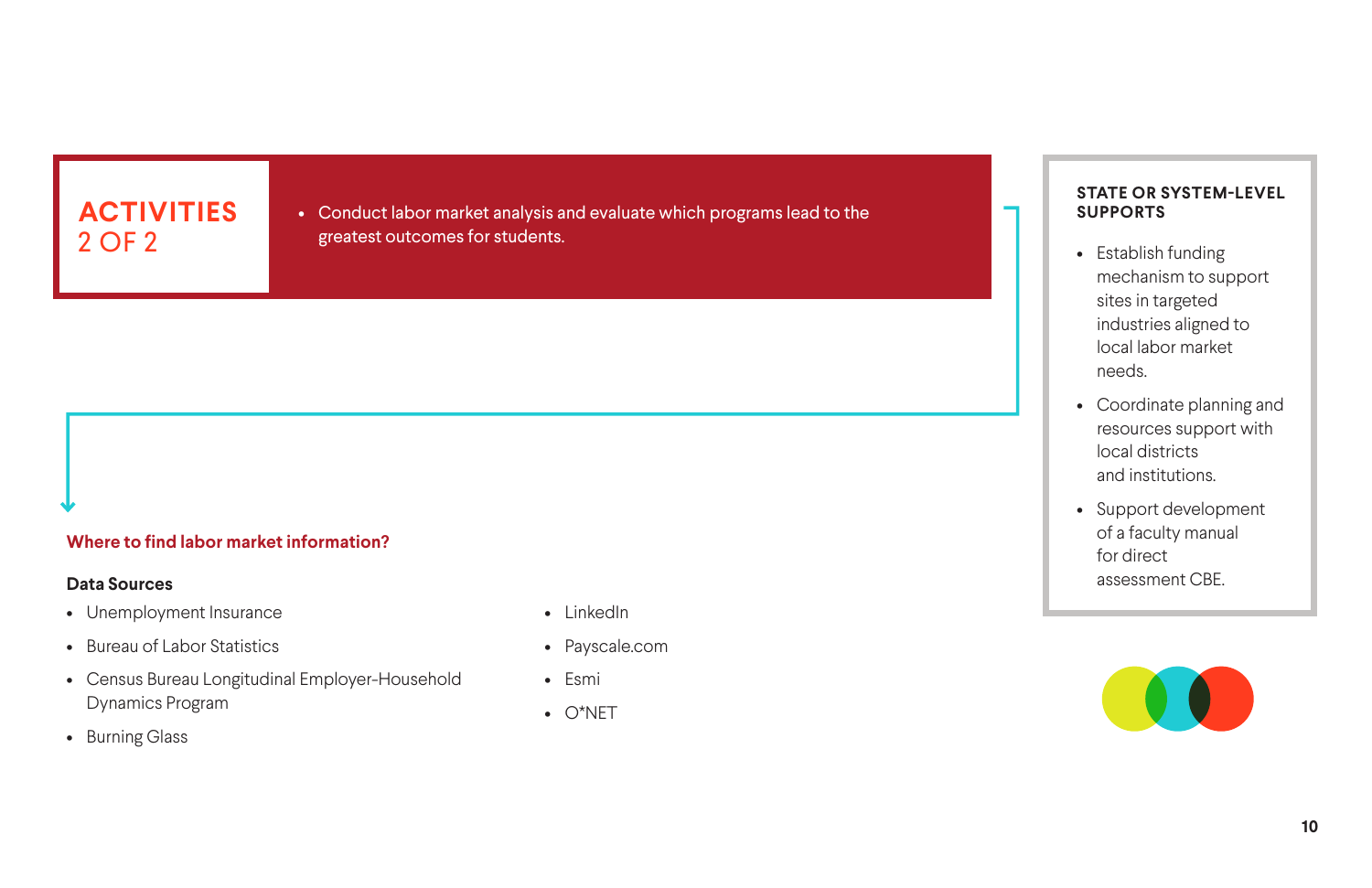## **Design the Program**

## **Phase 3**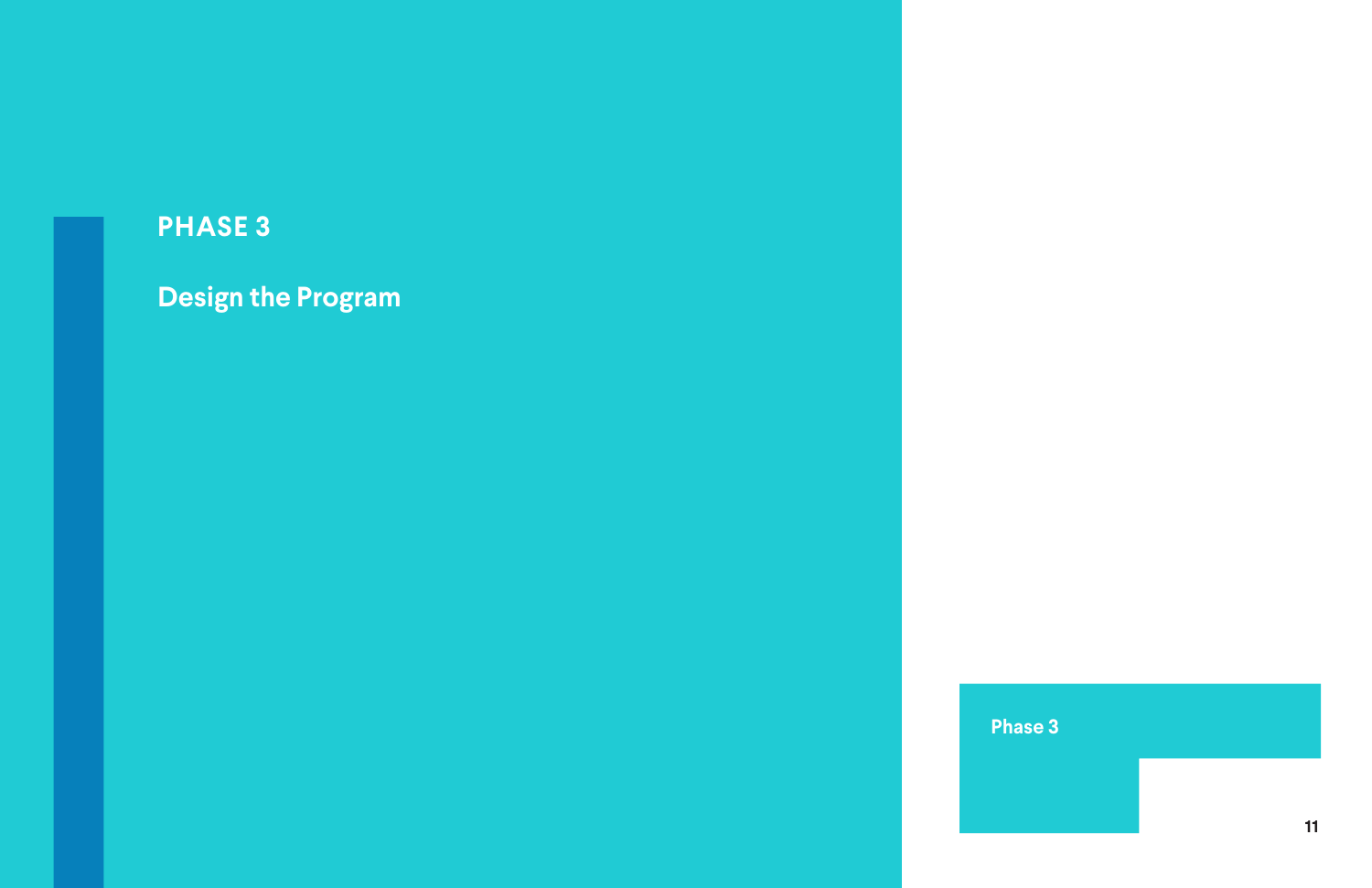### *Develop curricula, assessments, learning resources and faculty model.*

The processes for system program approval, regional accreditation, and program approval from the U.S. Department of Education will begin during the second half of this phase. Some components of this phase will be necessary for regional and federal program submission, while other components may occur while awaiting accreditor approval.

- Industry and workforce partners
- Four-year institution partners

## **PHASE 3: Design the Program**

- 
- Instructional designers
- Subject matter experts/field experts
- Faculty
- Students
- 
- 
- State licensing boards
- Experts in personalized learning technology and accessibility
- 
- 
- Career Technical Education and/or workbased learning coordinators
- Academic support services
- 
- Counseling and student services staff
- 
- Librarians
- Guided Pathway teams



## **KEY STAKEHOLDERS**

## **ACTIVITIES** 1 OF 2

### **Onboarding**

• Hold onboarding meeting for all stakeholders to explain CBE, share goals, and answer questions.

### **Calendar**

• Identify academic calendar model.

### **Competencies and Modules**

- Identify competency framework to support program design.
- Develop competency statements and objectives informed by employers, professional advisory committees, and/or licensure requirements.
- Create formative and summative assessments.
- Develop curricula and learning activities, including culturally relevant learning resources and metacognitive learning strategies.
- Determine work-based learning opportunities.
- Crosswalk competencies to credit-hours.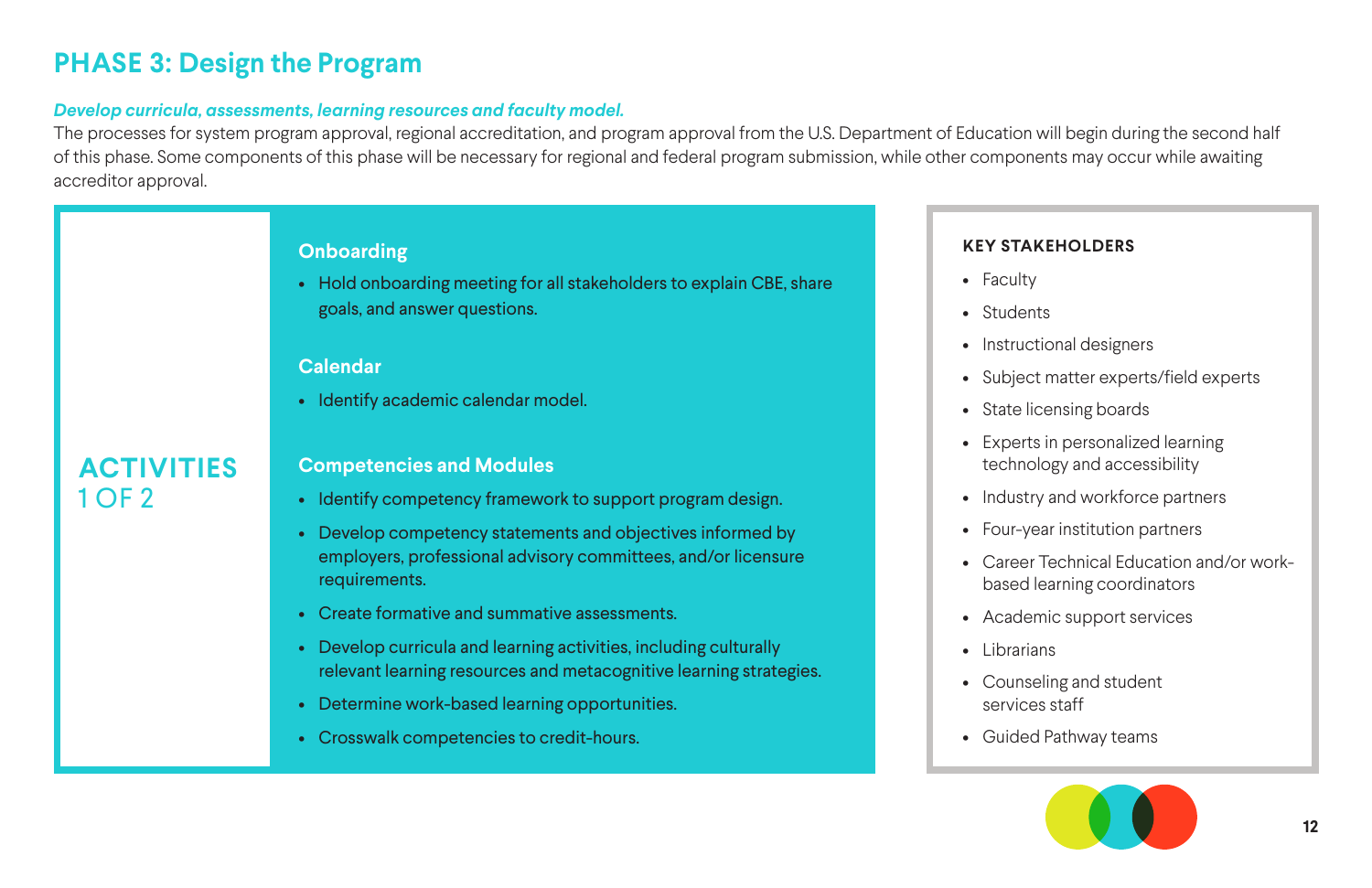• Establish review and approval process for direct assessment CBE programs.

• Develop guidelines for faculty/staff selection and workload.

• Support the creation of a competency development guide.

• Provide best practices and credit-hour equivalency models for local use.

• Develop competency-to-credit-hour equivalency models and crosswalk maps.

• Collaborate with four-year partners to ensure credits transfer.



**ACTIVITIES**

2 OF 2

## **Faculty model**

- Establish faculty roles, responsibilities, selection criteria and workload based on regulatory guidance. The faculty model should allow for a team-based approach to various aspects of instruction, assessment and advising.
- Establish standards for instructor contact and availability based on regulatory guidance for 'regular and substantive interaction.'
- Plan professional development for faculty and administration that address individualized online learning and culturally responsive instructional practices.

### **Inclusive learning environment**

- Establish a coaching model to provide dynamic student support services.
- Create structures for accessible peer-group and informal learning opportunities.
- Design wraparound services and supports.
- Design postgraduate transition and placement supports.

- 
- 
- 
- 
- 
- 

## **STATE OR SYSTEM-LEVEL SUPPORTS**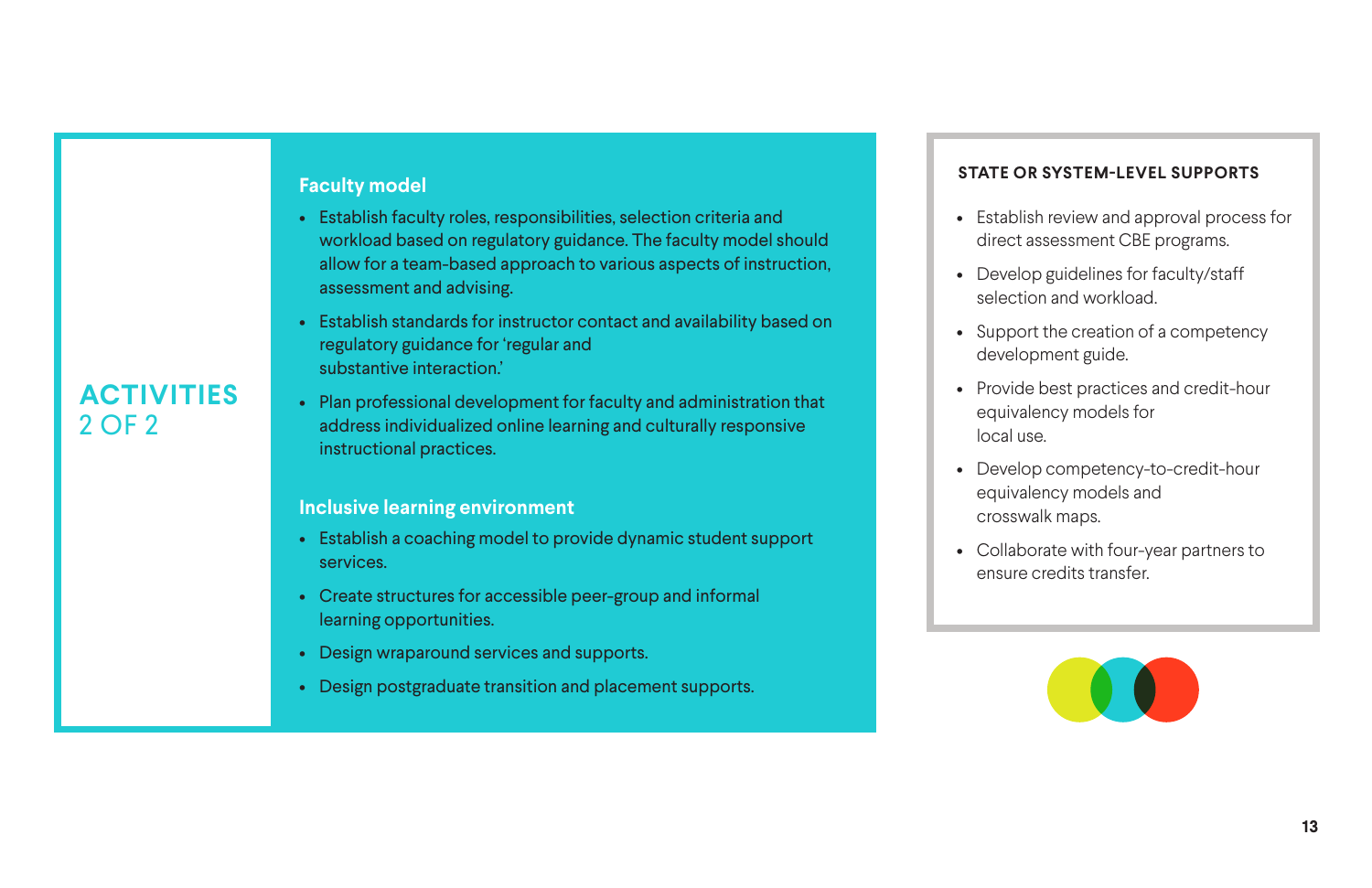**Obtain Regional Accreditation and Federal Program Approval**

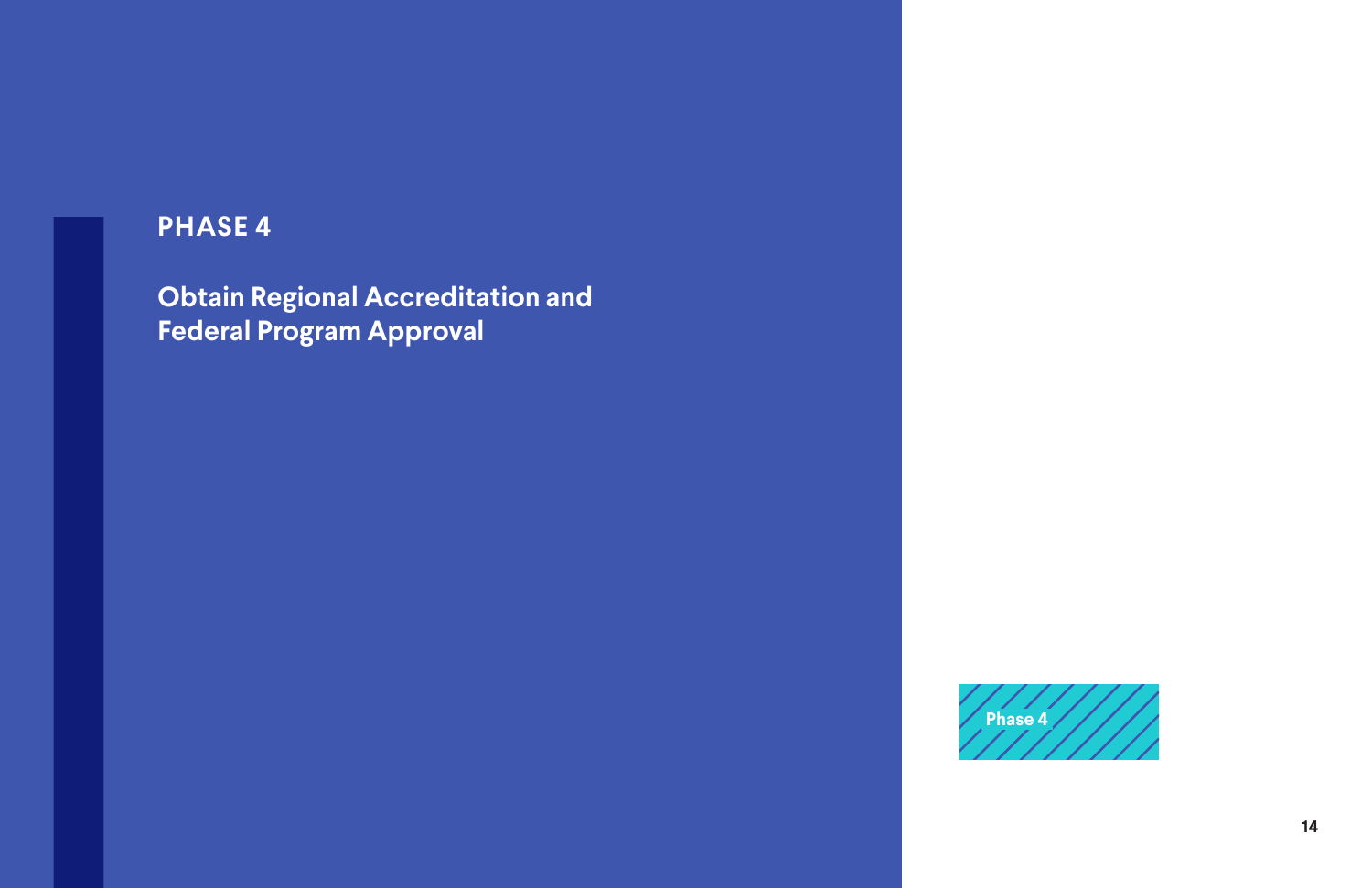*Gain program approval from regional accreditors and the U.S. Department of Education to ensure that direct assessment CBE students will be eligible for financial aid, and that CBE certificates and degrees carry the same value as an institution's traditional programs.* The combined regional accreditation and U.S. Department of Education approval process is estimated to take a total of 12-18 months upon date of submission to the accrediting agency. Institutions must establish a point of contact to shepherd these approval processes and coordinate responses.

## **PHASE 4: Obtain Regional Accreditation and Federal Program Approval**

## REGIONAL **ACCREDITATION**

### **Components of regional accreditation submission for direct assessment CBE program approval under the substantive change process**

11111111111

- Competency to credit-hour crosswalk maps and methodology.
- Program and module competencies, including the number of competencies per program and overarching competency statements, external framework references, and evidence of confirming to degree level.
- Quality formative and summative assessments for competencies in accordance with system guidance and best practices in assessment development. This requires demonstration of expertise in assessment to establish reliability and validity, authentic demonstrations, and include multiple prompts for each competency.
- Regular and substantive interaction with faculty per federal guidelines and appropriate services for students.
- Student mastery of each competency in order to earn the degree.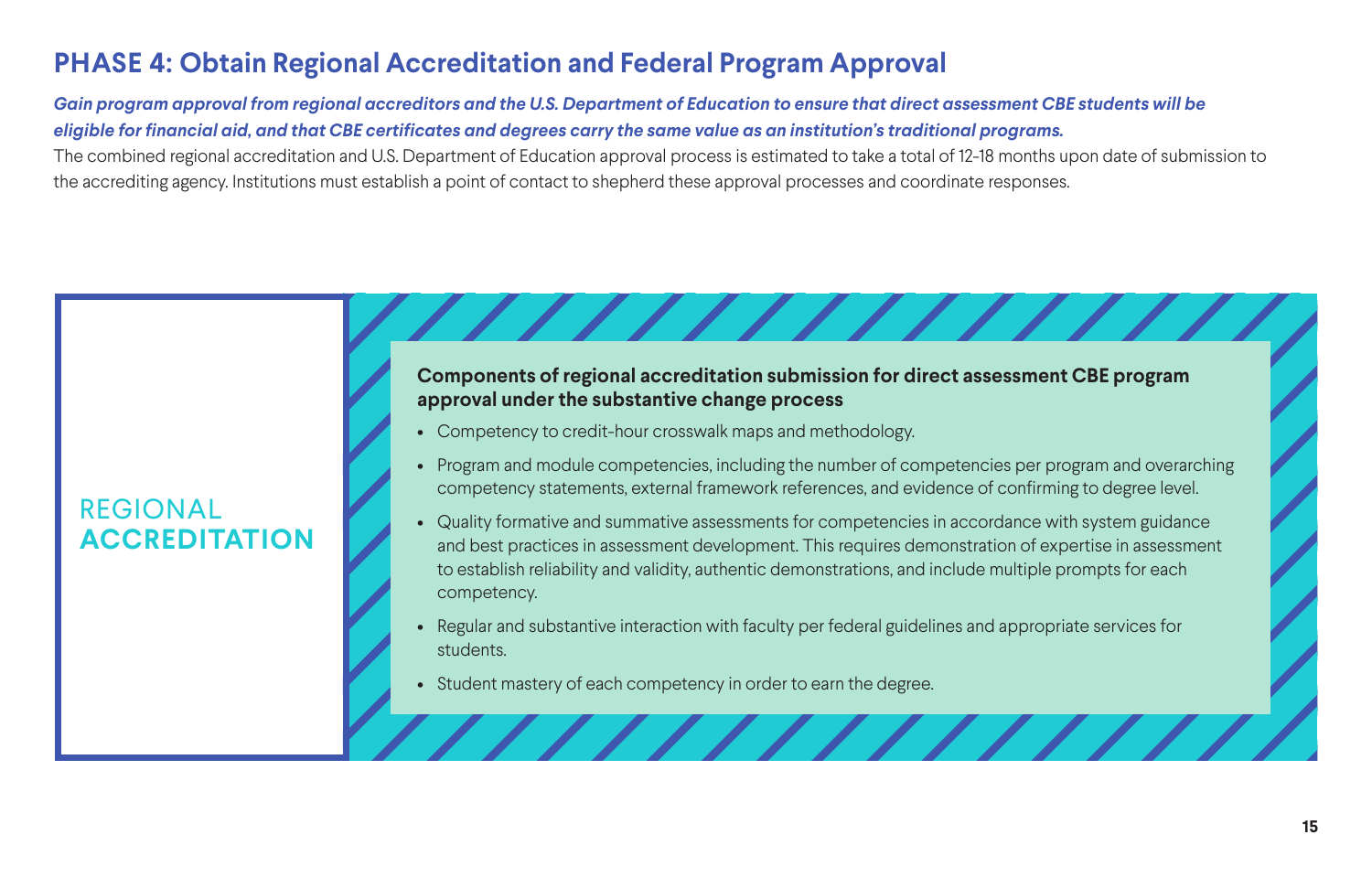## FEDERAL **PROGRAM APPROVAL** 1 OF 2

- Submit an Electronic Application for Approval to Participate in the Title IV Federal Student Aid Programs (E-App) with a description of three key program components:
	- 0 A detailed program description, a detailed description of financial aid administration, and documentation that the college's accrediting agency has evaluated and approved the credit hour equivalency as outlined in 34 CFR 668.10 (a) and (b).<sup>1</sup>

### <span id="page-15-0"></span>**Federal requirements for direct assessment CBE program accreditation**

### **Program description must include**

- 1. A description of the educational program, including the educational credential offered (degree level or certificate) and the field of study.
- 2. A description of how the assessment of student learning is done.
- 3. A description of how the direct assessment program is structured, including information about how and when the institution determines on an individual basis what each student enrolled in the program needs to learn.
- 4. A description of how the institution assists students in gaining the knowledge needed to pass the assessments.
- 5. The number of semester or quarter credit hours, or clock hours, that are equivalent to the amount of student learning being directly assessed for the certificate or degree, as required by 34 CFR 668.10 (a).
- 6. The methodology the institution uses to determine the number of credit or clock hours to which the program is equivalent.
- 7. The methodology the institution uses to determine the number of credit or clock hours to which the portion of a program an individual student will need to complete is equivalent.
- 8. Documentation from the institution's accrediting agency indicating that the agency has evaluated the institution's offering of the direct assessment program(s) and has included the program(s) in the institution's grant of accreditation.
- 9. Documentation from the accrediting agency or relevant state licensing body indicating agreement with the institution's claim of the direct assessment program's equivalence in terms of credit or clock hours.
- 10. Any other information the Secretary may require to determine whether to approve the institution's application.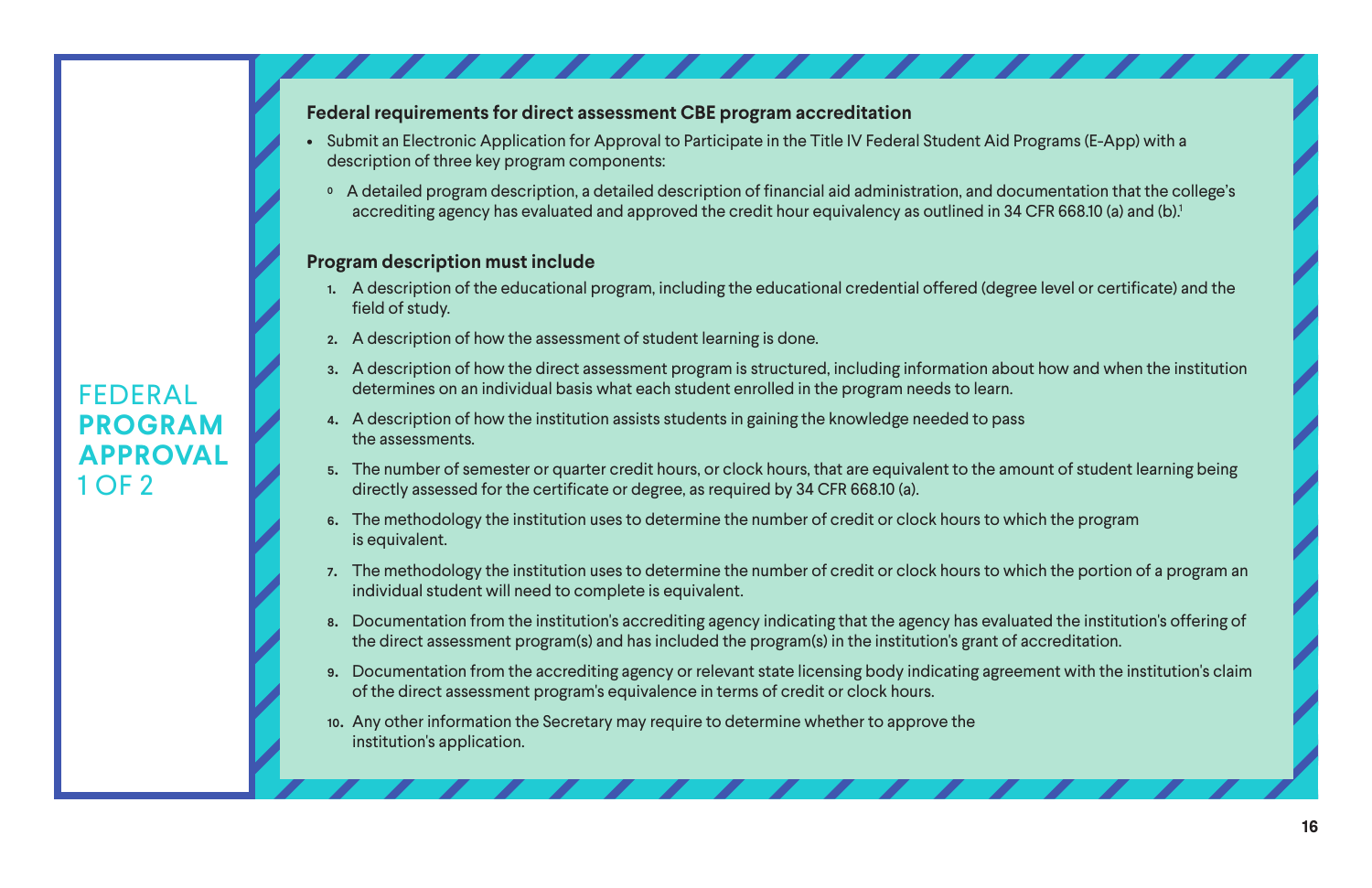- Communicate efforts to regional accreditors and work towards a collaborative approach to direct assessment CBE program approval.
- Collaborate with institutions to prepare for regional accreditation.
- Approve institutions direct assessment CBE program.



### **STATE OR SYSTEM-LEVEL SUPPORTS**

## FEDERAL **PROGRAM APPROVAL** 2 OF 2

### **In addition, institutions must provide information on the following:**

- Plans for ensuring learners are meeting Satisfactory Academic Progress (SAP).
- Process for withdrawing a student or changing enrollment status.
- Programmatic capacity for administering financial aid.
- Definition of a full-time student.
- Plans for ensuring faculty-initiated regular and substantive interaction.
- Students must meet satisfactory academic progress (SAP) in terms of qualitative measures (grades) and quantitative (time).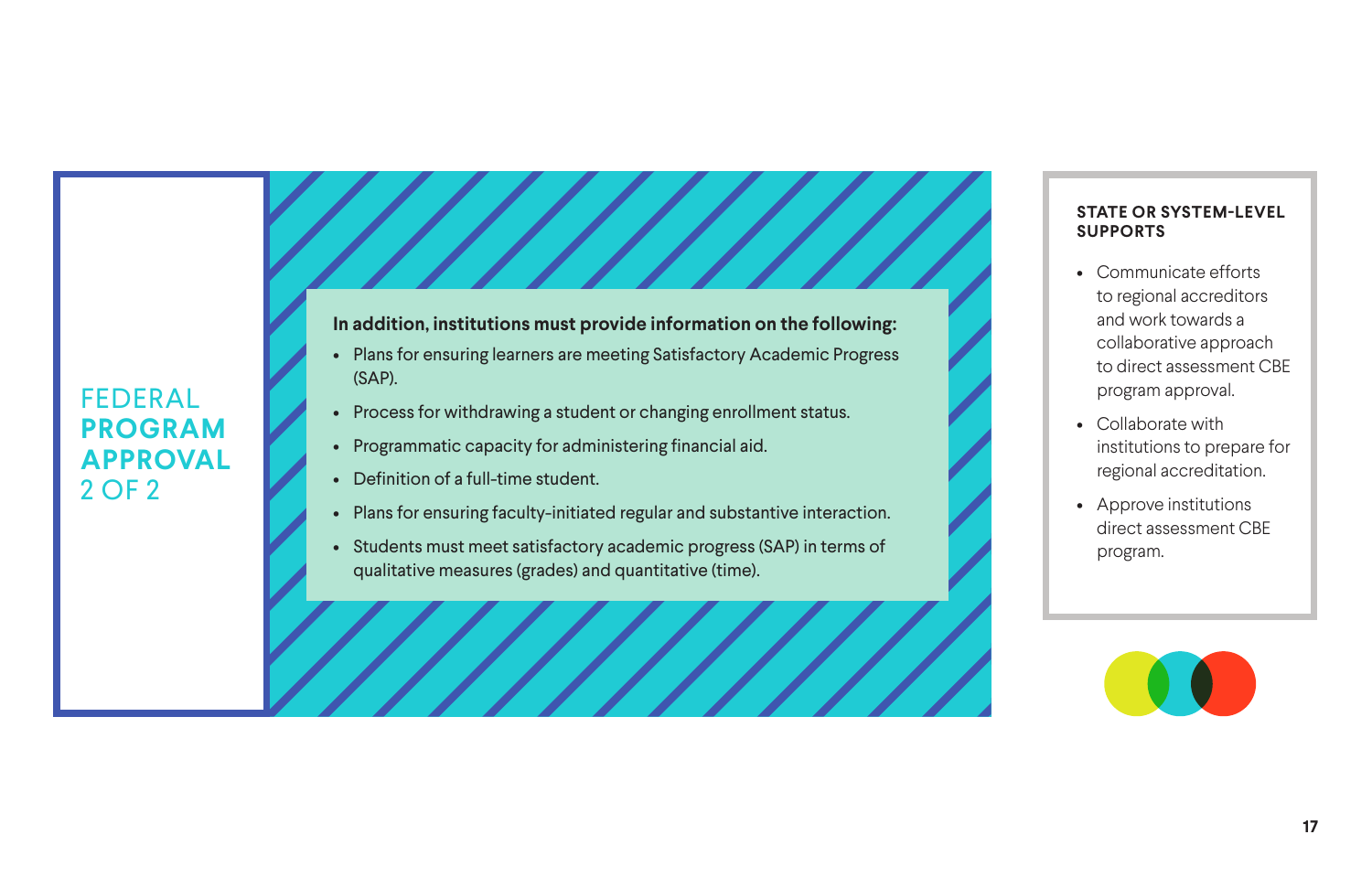**Build Operational Model**

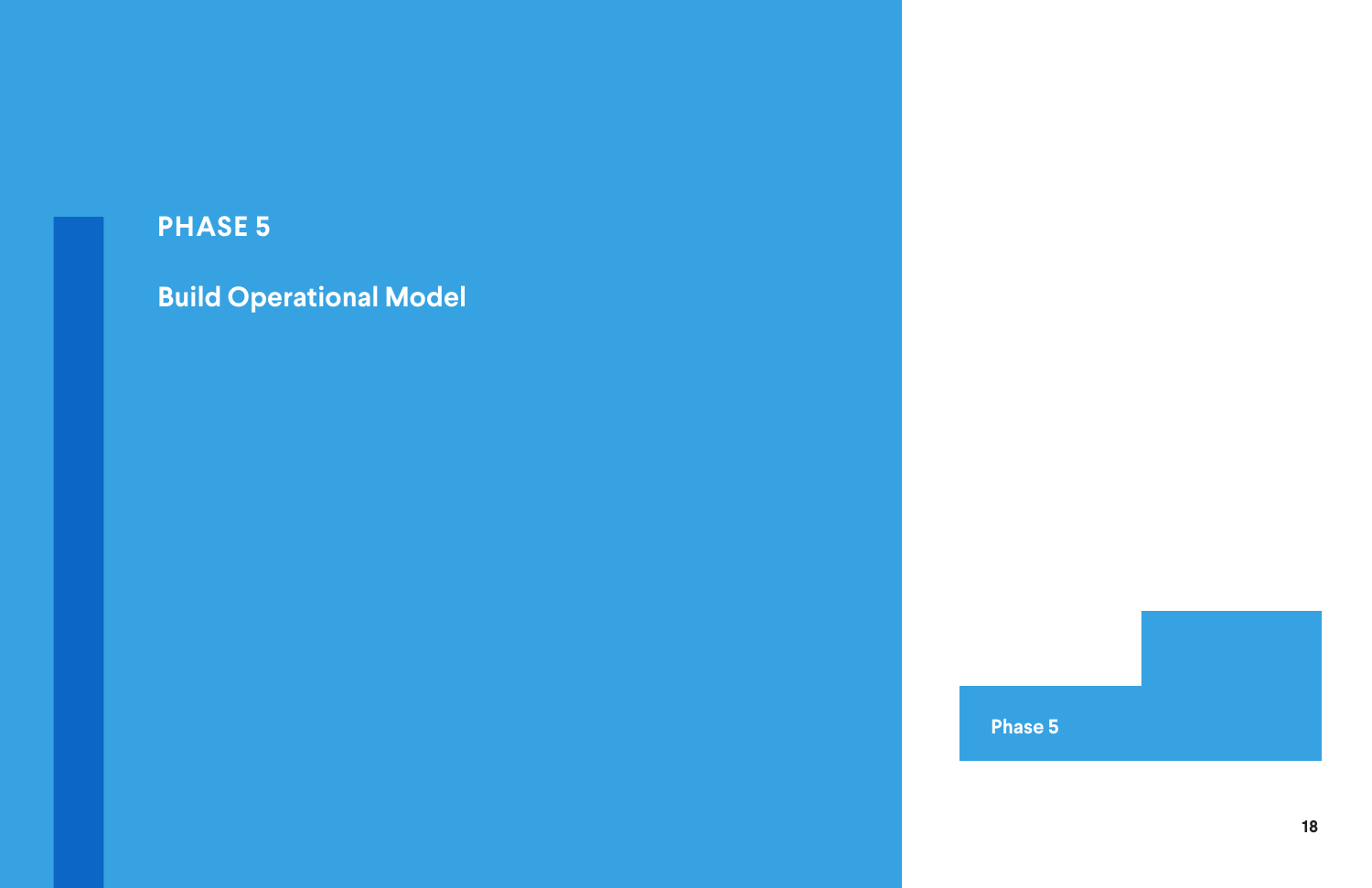### *Establish the administrative policy, operational infrastructure, and technological tools necessary to implement direct assessment CBE.*

The majority of up-front investment from colleges will be focused on building the infrastructure to support direct assessment programs. Key decisions must be made around program administration, financial aid, professional development plans, student services, and the technology required to support teaching, learning and reporting. The entire student journey, from enrollment to completion, must be built with processes and systems that prioritize the equitable achievement of historically underserved students. This phase overlaps with Phase 3 (Design the Program) and will take place while the institution is awaiting regional and federal program approval.

- Faculty
- Financial aid
- Business office
- Human resources
- $\bullet$  IT
- Tutors, coaches, and other academic support services
- Counselors and student services
- Librarians
- Accessibility experts



### **KEY STAKEHOLDERS**

## **PHASE 5: Build Operational Model**

**ACTIVITIES**

1 OF 3

### **Professional Development**

- Hold meeting for all relevant stakeholders to discuss status of CBE plans, describe local program design, and answer questions.
- Provide training to faculty and staff relevant to their administrative or instructional roles.

### **Business**

### • Determine local/district approach to managing the direct assessment CBE program.

- Operationalize new academic calendar model in business operations including student registration, tracking, and reporting requirements.
- Determine enrollment periods, pricing model, and timing for financial aid disbursements.
- Develop process for CBE students to access financial aid resources, including requirements for active military and veterans.
- Plan strategy for student recruitment, enrollment, and retention.
- Establish roles and responsibilities to support unbundled faculty and staff roles.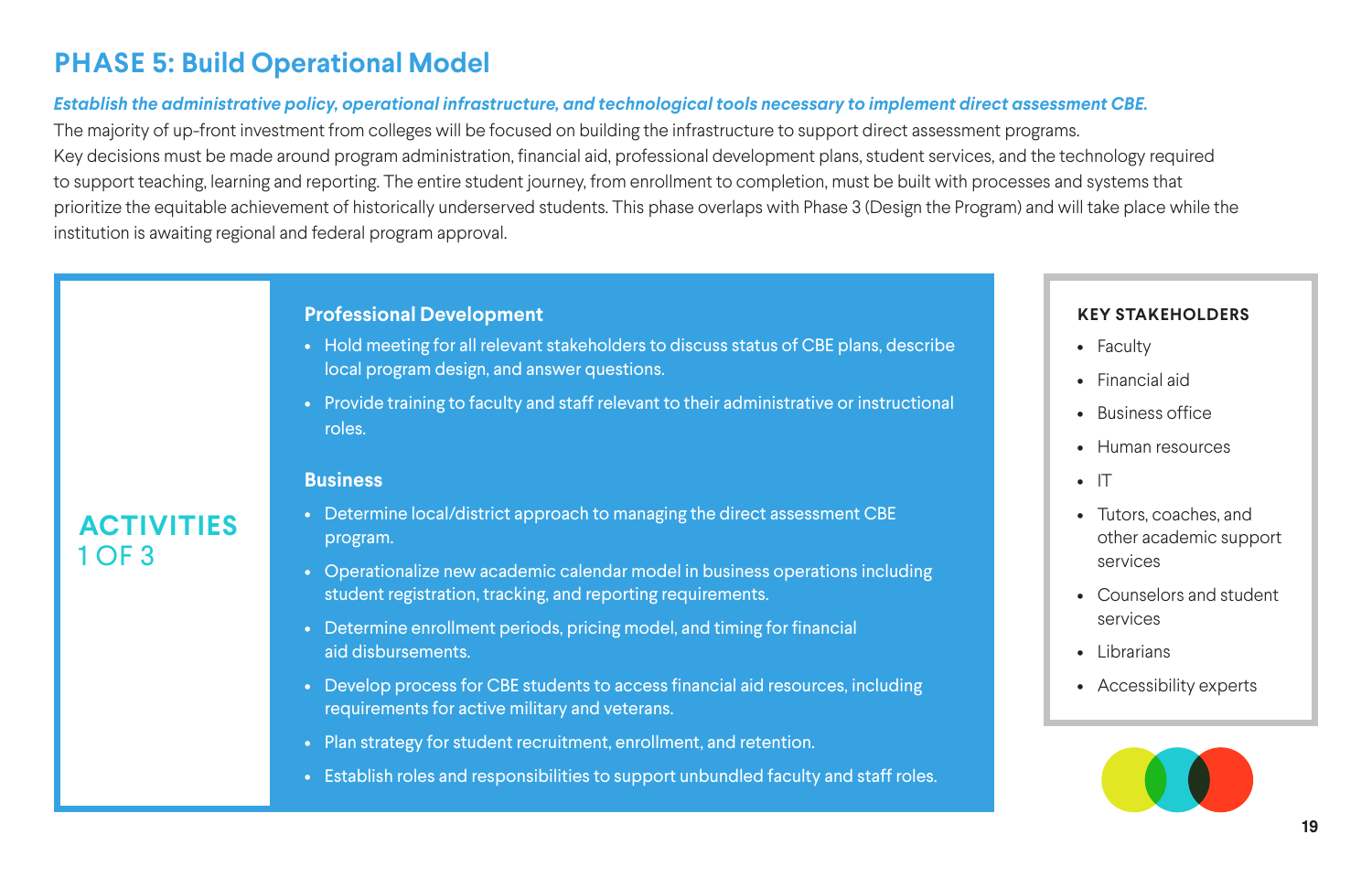- Develop dual transcript model (layout, reporting format) to ensure consistency across institutions.
- Create a systemwide landing page for students that explains CBE in an accessible, transparent manner.
- Provide guidance on student financial aid and student support services.



### **STATE OR SYSTEM-LEVEL SUPPORTS**

**ACTIVITIES** 2 OF 3

### **Academics**

- Include CBE program in internal department and institution program review processes.
- Develop system and processes to support dual transcripts.
- Create online student supports including tutoring, counseling, library services, writing center, peer support, and IT help desk.
- Evaluate policy and supporting infrastructure to support credit for prior learning.

### **Evaluation**

- Design process and mechanism for validating program quality, including feedback from students, alumni and continuous alignment to employer demands.
- Establish data collection plan for continuous learning and improvement.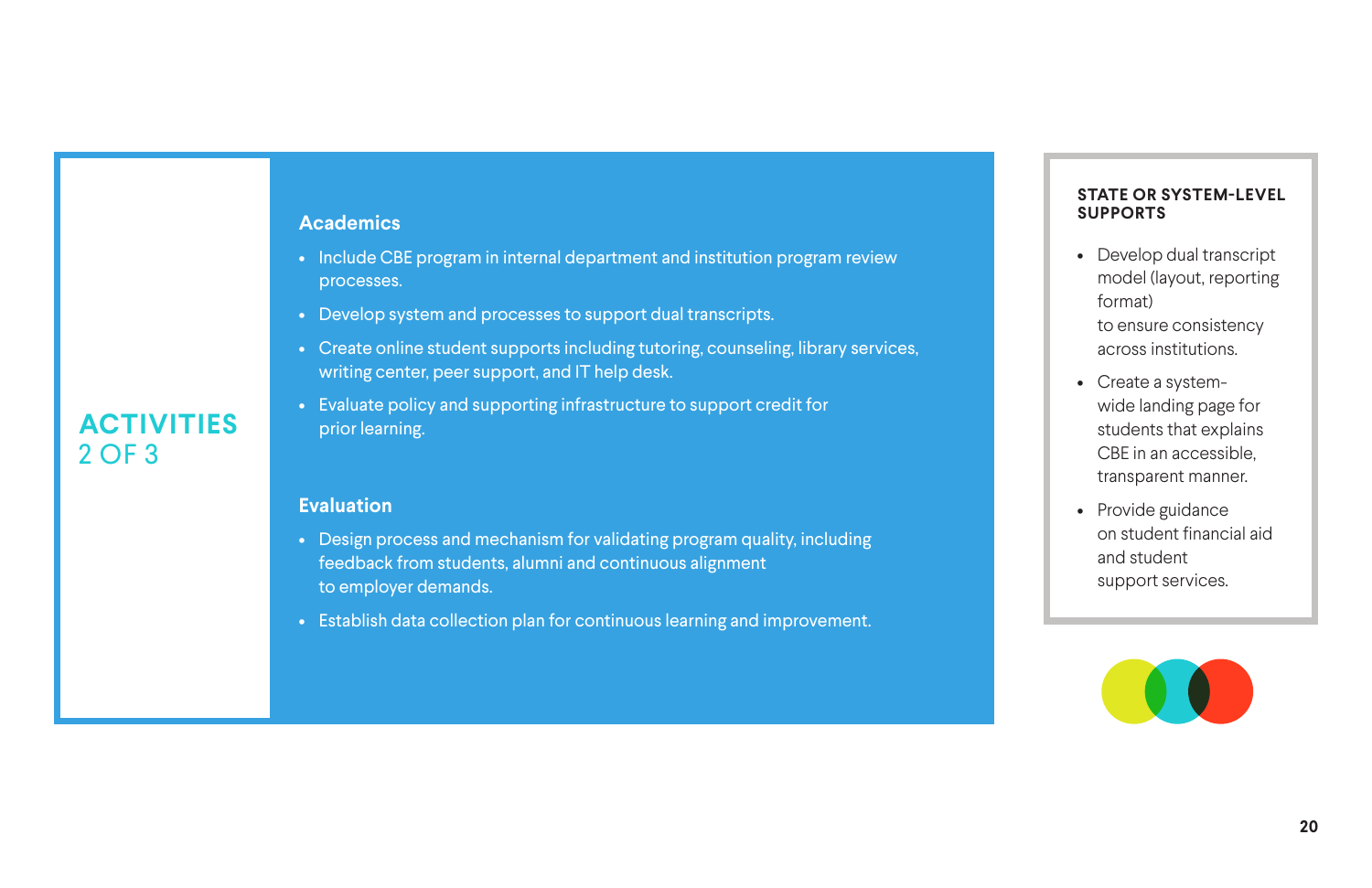**Step 1:** Determine functions needed for your direct assessment CBE system, which will include three main components:

- **Learning Management System** This must support the unique needs of personalized, asynchronous instruction. Its flexibility, user interface, and functionality will have a significant impact on faculty and student satisfaction with the program.
- **Assessment Management System**  The robust, individually administered assessments at the core of CBE must be securely housed, organized, and authenticated.
- **Student Information System** Institutions will need to have integration or incorporation to an SIS.

**Step 2:** Determine the availability and ease of integrating desired functionality into your institution's existing technology platforms. Considerations may include:

• Ease of use for faculty, staff, and students, including load time, navigation, communication, and accessibility on mobile devices.

- Ability to track regular and substantive interaction between faculty and students.
- Integration across platforms/vendors.
- Ability to create and access assessments.
- Secure student authentication.
- Early warning alerts.
- Ease and robustness of data extraction.
- Ability to generate dual transcripts.
- ADA compliance.

**Step 3:** Modify existing platforms or explore partnerships with additional vendors for a new CBE tech solution. Prioritize the attainment of a high quality LMS, as it is critical to the success of CBE programs.



## **ACTIVITIES** 3 OF 3

### **Technology**

- Develop technological infrastructure to deliver online instruction and assessments.
- Identify and design supports for mitigating the digital divide (bandwidth and device access).
- Establish external vendor partnerships and copyright clearance for learning resource content.

### **Determining Your CBE Technology Needs**

A key decision will be around whether to keep your institution's technology platforms or implement a new system to support the unique needs of the direct assessment CBE program. Many institutions do not have "one solution" to meet all CBE tech needs.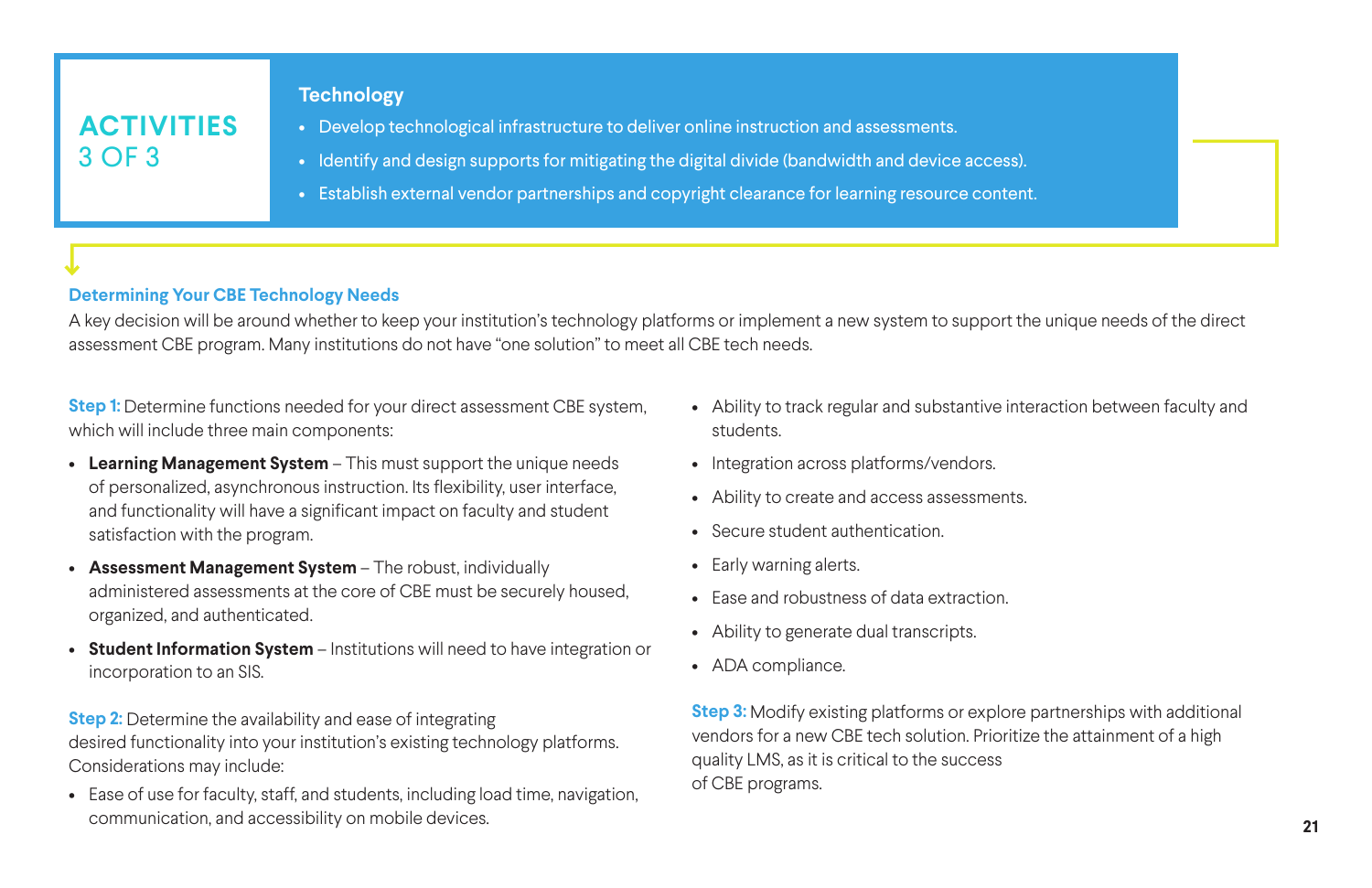## **Launch Program**

## **Phase 6**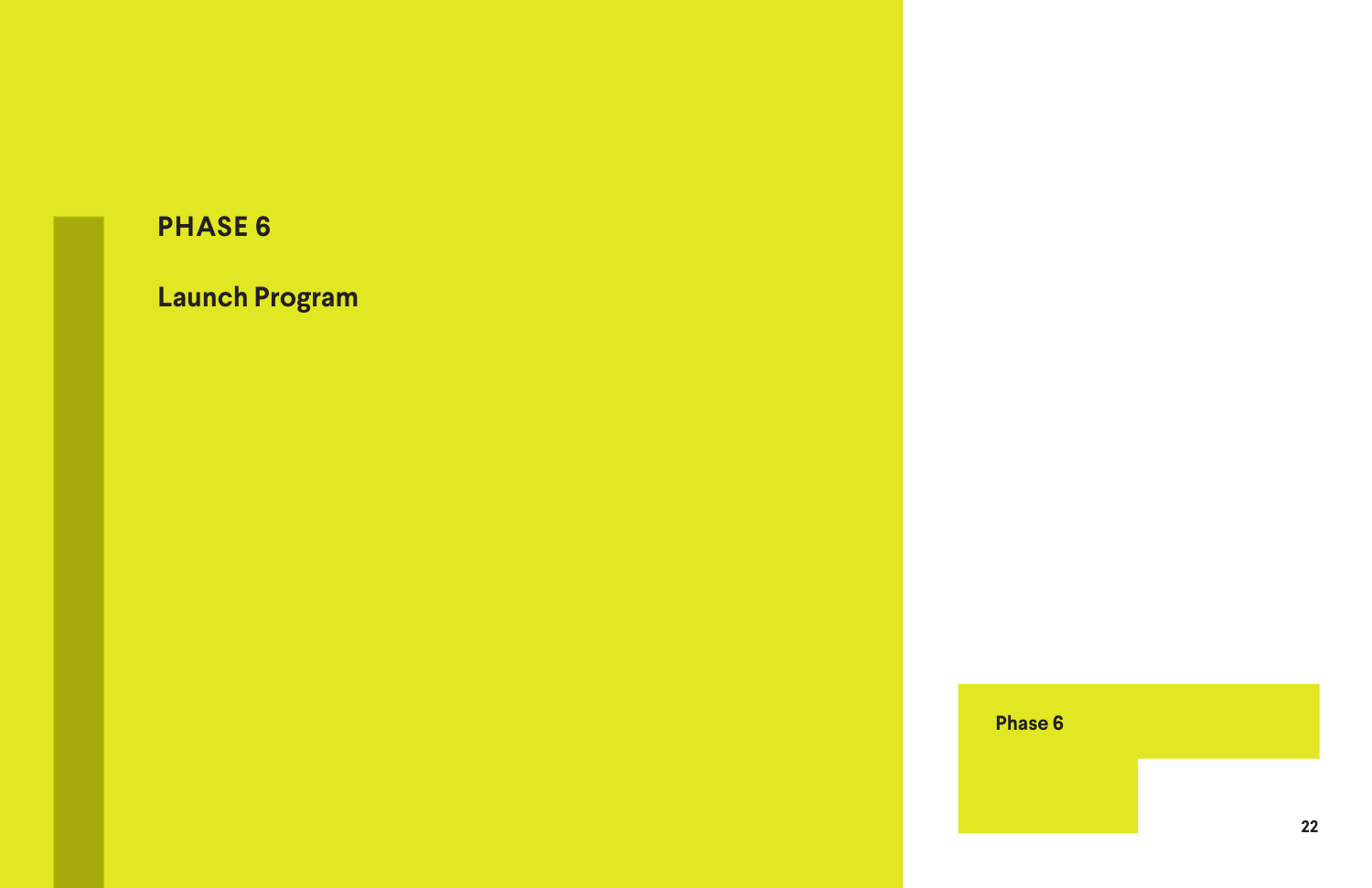### *Recruit and enroll the first student cohort and launch program.*

This phase continues the necessary supports for faculty and staff, such as professional development and training.

## **PHASE 6: Launch Program**

- Marketing
- Registration and eEnrollment
- Faculty
- Students
- Counselors and student services
- Tutors, coaches, and other academic support services
- Industry and workforce partners
- IT



### **KEY STAKEHOLDERS**

## **ACTIVITIES** 1 OF 2

### **Marketing and Recruitment**

- Identify target population of students and determine size of first cohort.
- Collaborate with industry partners on strategic communication and recruitment.
- Implement a student outreach plan that promotes and clearly explains program structure and policies for students.
- Create a clear, mobile friendly website that includes withdrawal, transfer and program policies, financial aid information, and program outcomes.

### **Inclusive Entry and Orientation**

- Assist prospective students in determining if program is right for them such as consultations with counselors/advisors, previewing the program modules, or prospective student orientations.
- Conduct prior learning assessments if appropriate.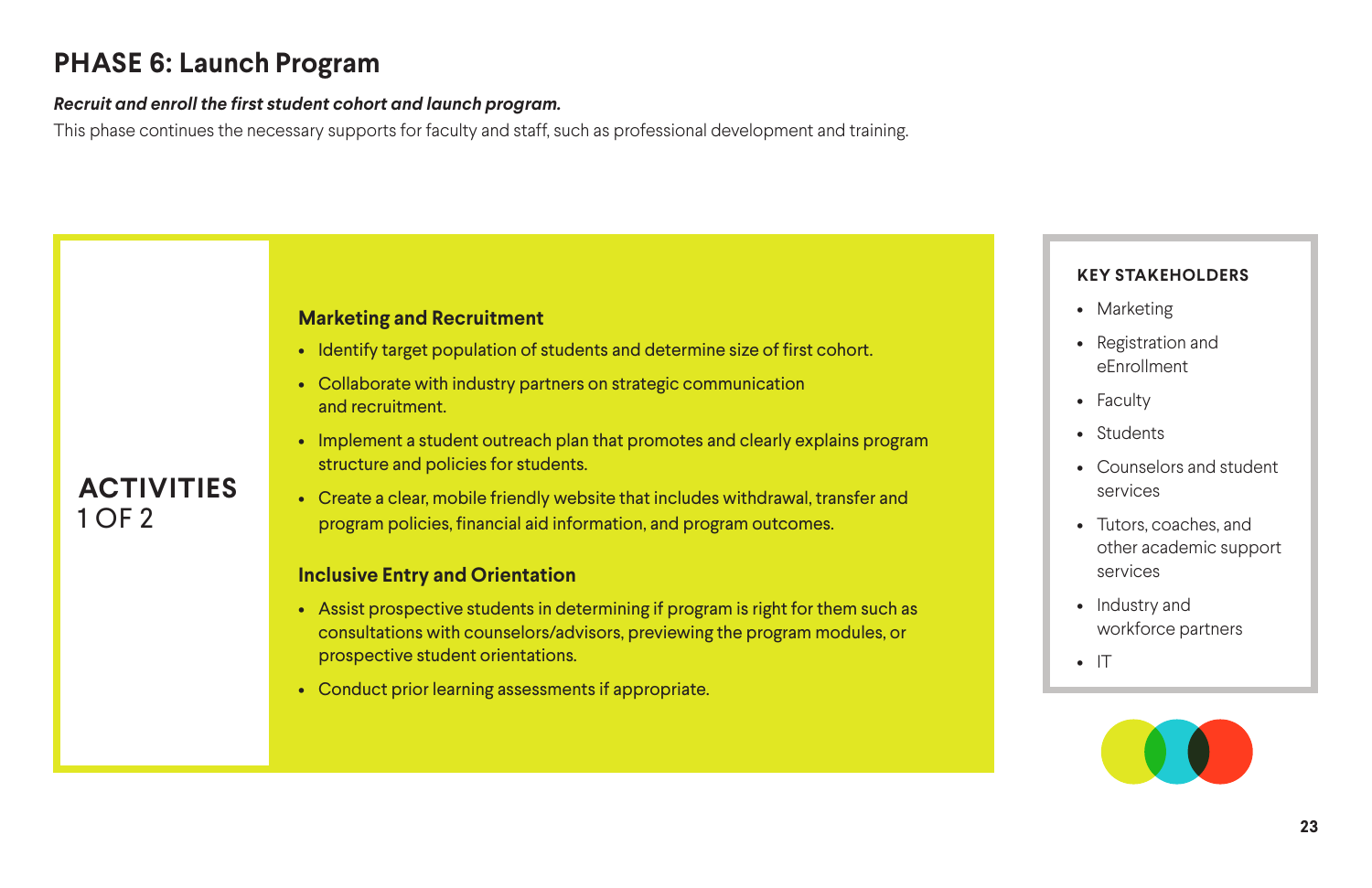## **ACTIVITIES** 2 OF 2

### **Enrollment**

- Conduct pre-enrollment survey and/or informational interviews to proactively identify personalized student supports.
- Design and implement an inclusive program orientation that builds a sense of belonging and community.
- Provide ongoing professional development to faculty, staff and students.

### **Launch**

• Monitor initial cohorts closely and ensure that students are receiving adequate guidance and support.

• Provide guidelines for inclusive entry and orientation processes.



### **STATE OR SYSTEM-LEVEL SUPPORTS**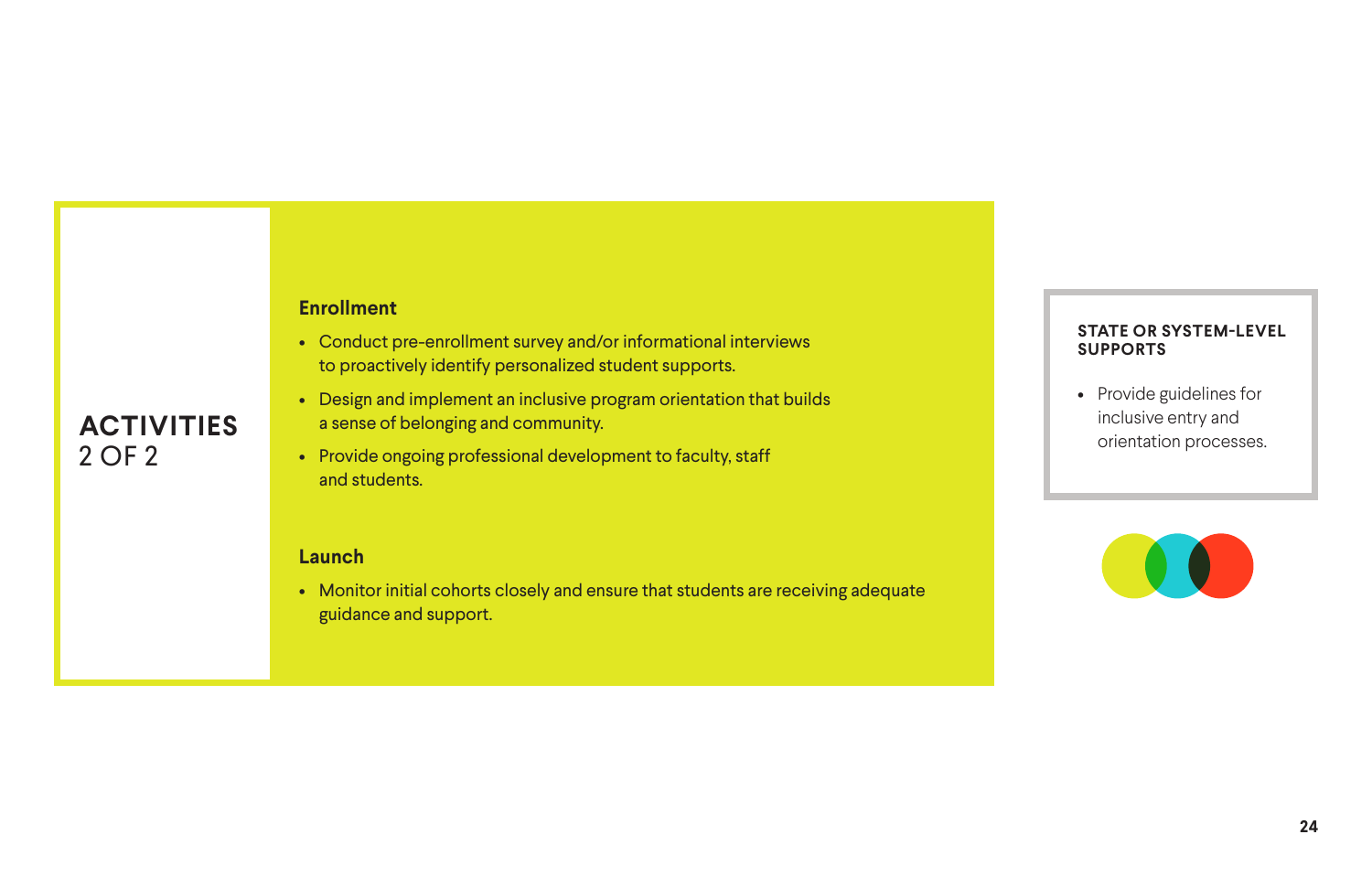**Continued Action Research And Scalability**

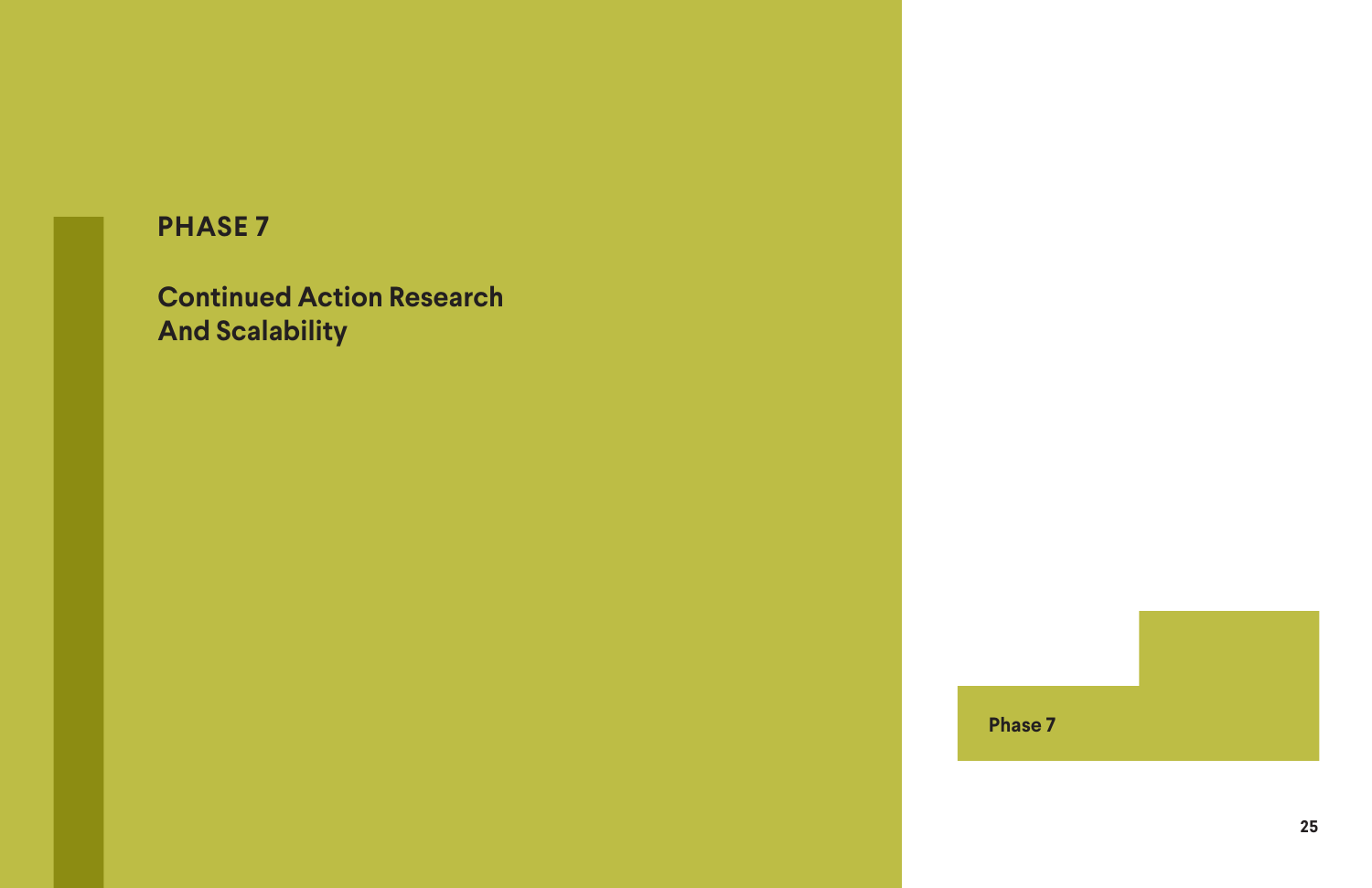*Conduct ongoing research to measure impact, learn lessons, and continuously improve as direct assessment CBE programs expand.*  Despite overwhelming interest in direct assessment CBE across the country, further research is needed to understand effective practices that meet the needs of diverse learners.

## **PHASE 7: Continued Action Research And Scalability**

- Institutional researchers
- Faculty
- Students



### **KEY STAKEHOLDERS**

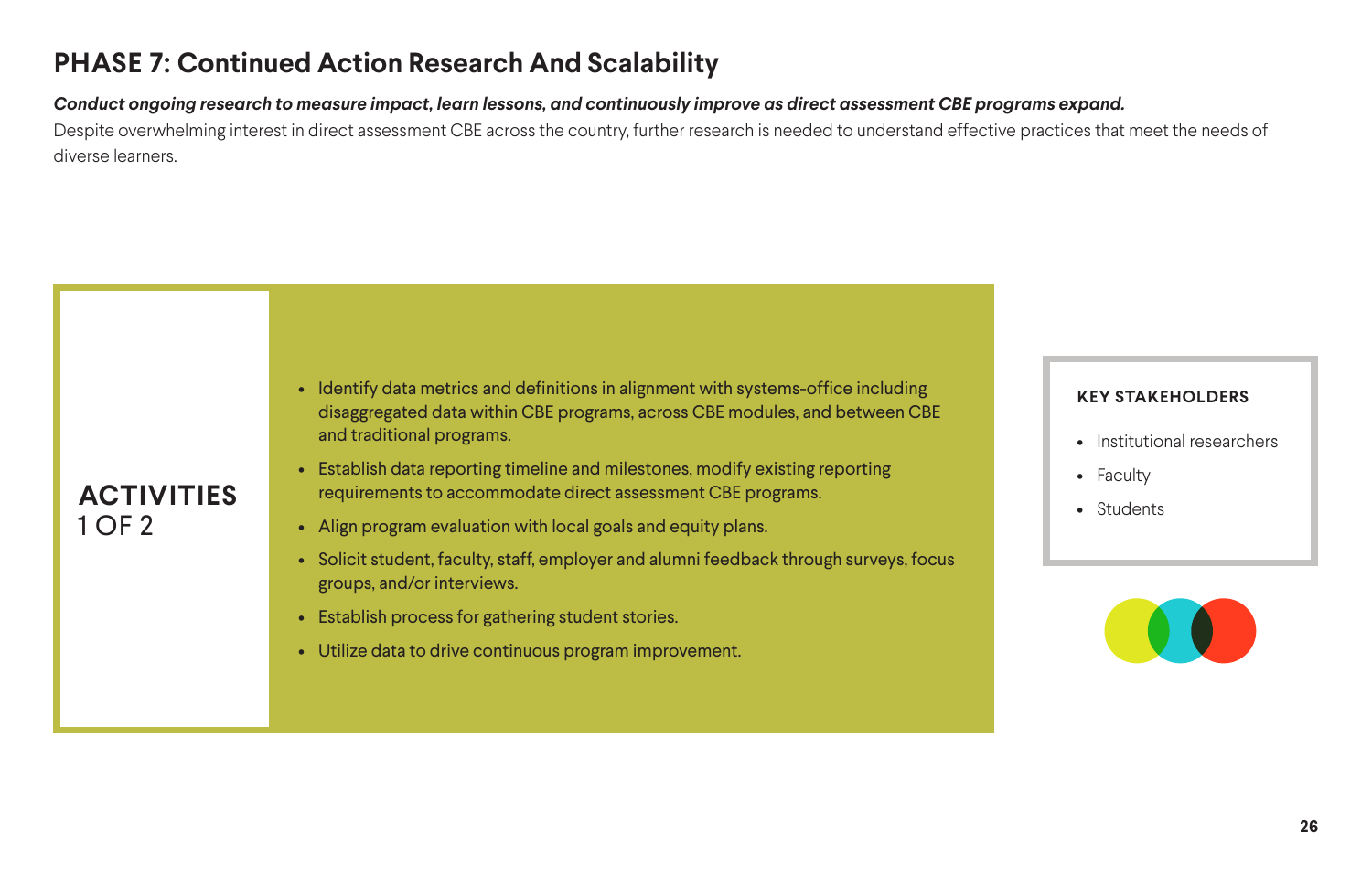### **Potential Topics For Continued Action Research**

- Access and equity
- Affordability
- Employment and earnings outcomes
- Educational advancement
- Persistence and retention
- Social learning and inclusive community
- Virtual learning student supports
- Faculty and staff model

## **ACTIVITIES** 2 OF 2

- Provide ongoing professional development guided by research findings.
- Share lessons learned. Establish state-wide
- learning agenda for direct assessment CBE programs.
- Modify data collection and reporting to accommodate CBE metrics.
- Share lessons learned across the system and nationwide.



### **STATE OR SYSTEM-LEVEL SUPPORTS**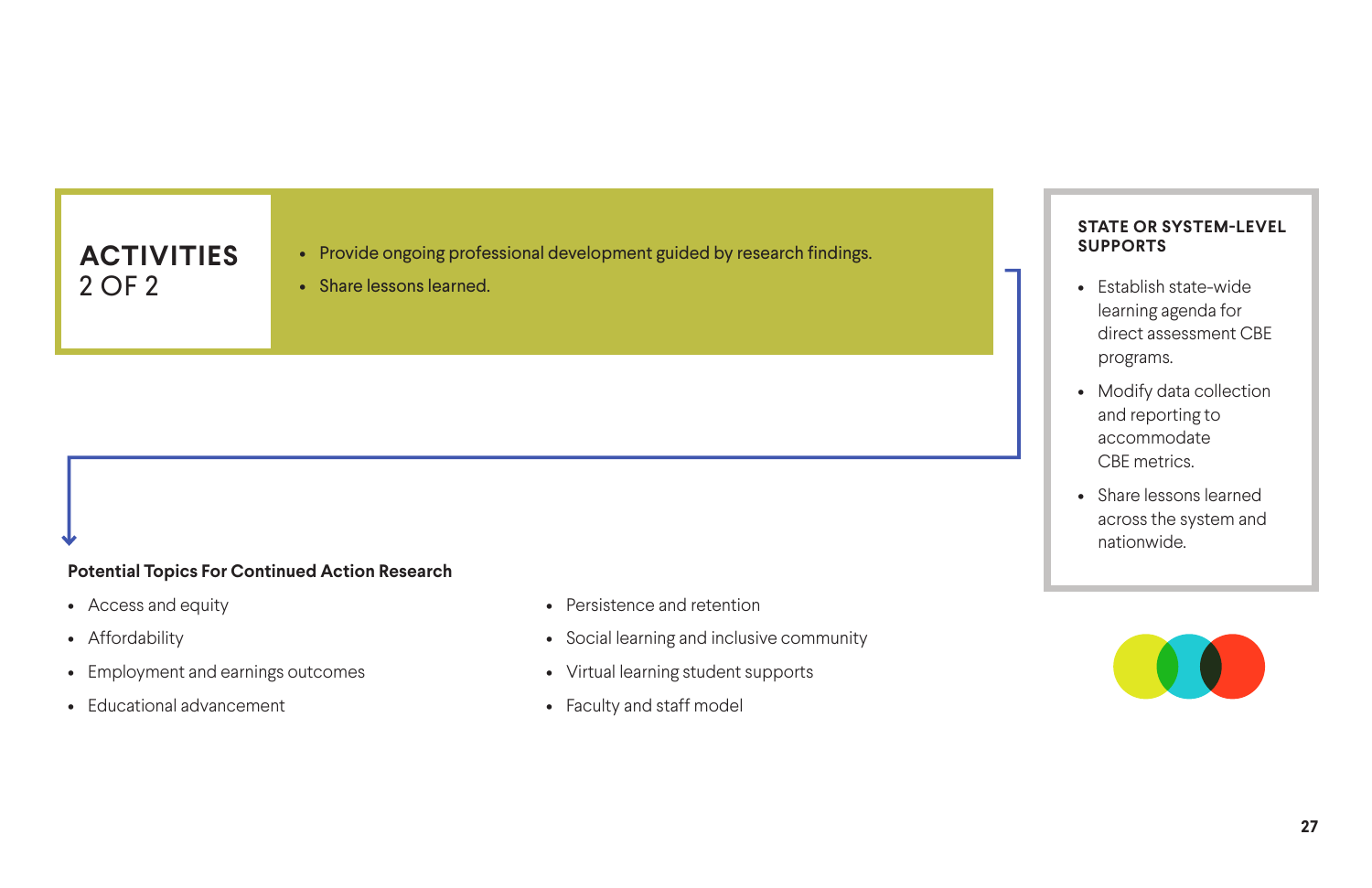## **RESOURCES**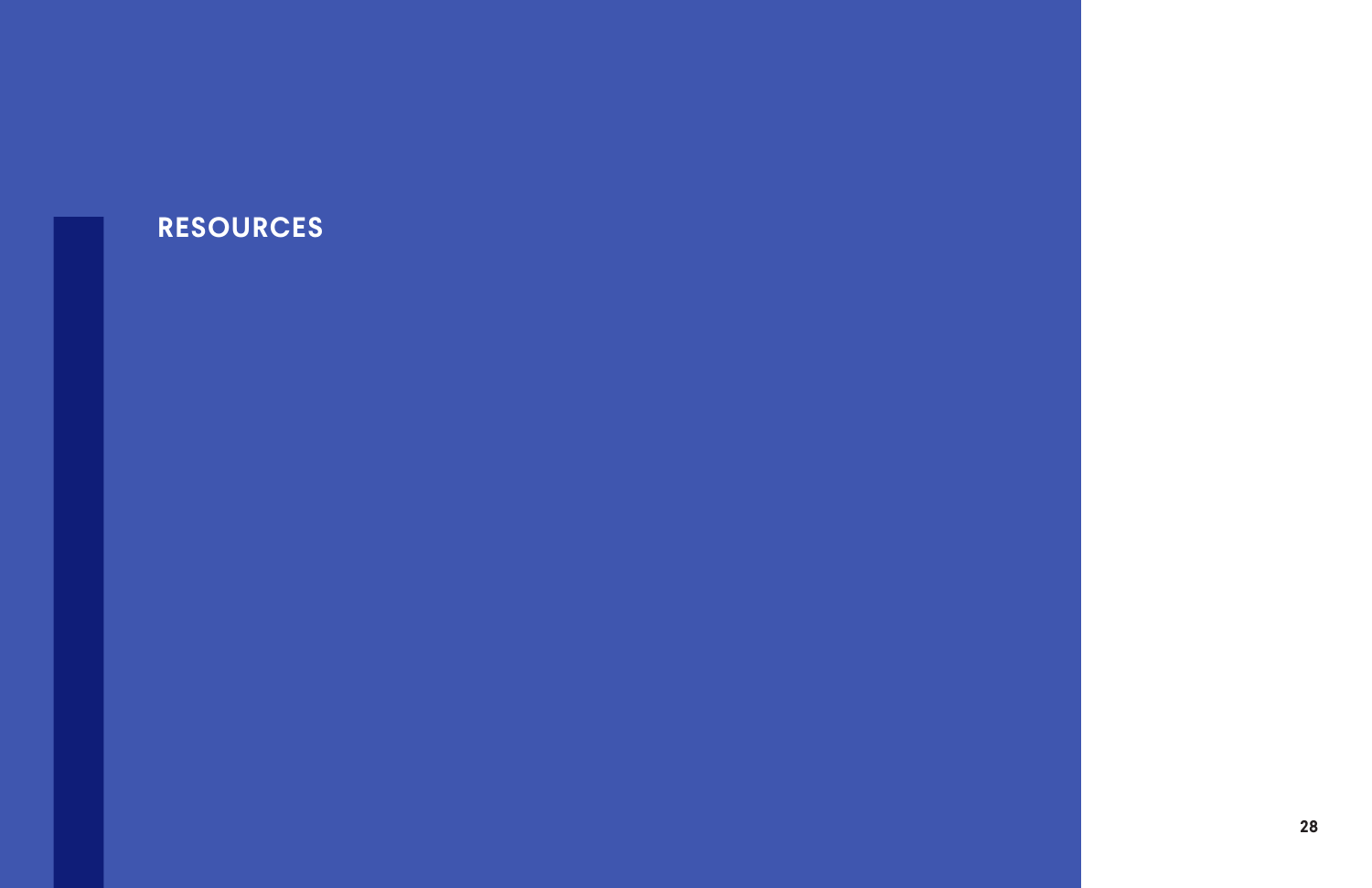[34 CFR 668 Direct Assessment Programs.](https://www.law.cornell.edu/cfr/text/34/668.10) Federal regulations for direct assessment programs, including a list of materials that must be submitted to the Secretary for Title IV eligibility.

[Federal Student Aid Handbook, Volume 2](https://ifap.ed.gov/federal-student-aid-handbook/1920fsahbkvol2). This detailed handbook includes program eligibility requirements for financial aid. Dear Colleague Letter GEN-13-10. This letter provides guidance to institutions that wish to have direct assessment (competency-based) programs considered for title IV, Higher Education Act (HEA) program eligibility. The letter outlines how institutions can have competency-based programs approved under the current regulations on direct assessment programs.

[Connecting Credentials Framework.](https://jobsforthefuture552.sharepoint.com/sites/caccguidedpathwaysservice/Shared%20Documents/4.%20Deliverables/Competency%20Based%20Education/Blueprint/The%20Framework%20provides%20a%20rubric%20with%20which%20to%20assess%20the%20level%20of%20knowledge%20and%20skills%20found%20in%20competencies.) Lumina Foundation. 2017. The framework provides a rubric with which to assess the level of knowledge and skills found in competencies, includes step-by-step instructions and a guidebook.

[Designing Quality into Direct-Assessment Competency-Based Education Programs.](https://onlinelibrary.wiley.com/doi/full/10.1002/cbe2.1043) Aaron Brower et. al. 2017. This study applies design principles using the Association of American Colleges & Universities quality framework to direct-assessment CBE to promote a vision of quality based upon Proficiency, Agency and Self-Direction, Integrative Learning and Problem-Based Inquiry, Transparency and Assessment, and Equity.

[Clarifying Competency-Based Education Terms.](http://bbbb.blackboard.com/Competency-based-education-definitions) American Council on Education, Blackboard. 2014. A glossary of CBE terms and definitions.

**29** [Quality Framework for Competency-Based Education Programs.](https://www.cbenetwork.org/wp-content/uploads/2018/09/Quality-Framework-for-Competency-Based-Education-Programs-Updated.pdf) Competency-Based Education Network. 2017. This work provides principles, standards, and definitions that apply across a wide variety of CBE program models. It is informed by feedback from CBEN members from 30 institutions and four state university systems.

[Measuring Student Success in Postsecondary Competency-Based Education Programs: Toward a Student Outcomes Metrics Framework](Measuring Student Success in Postsecondary Competency-Based Education Programs: Toward a Student Outcomes Metrics Framework.). American Institutes for Research. 2017. Drawing on other early research, the Framework articulates metrics that can be used across many CBE program types to build toward a common language about CBE students and outcomes.

## **FEDERAL GUIDELINES**

## **CBE FRAMEWORKS AND DEFINITIONS**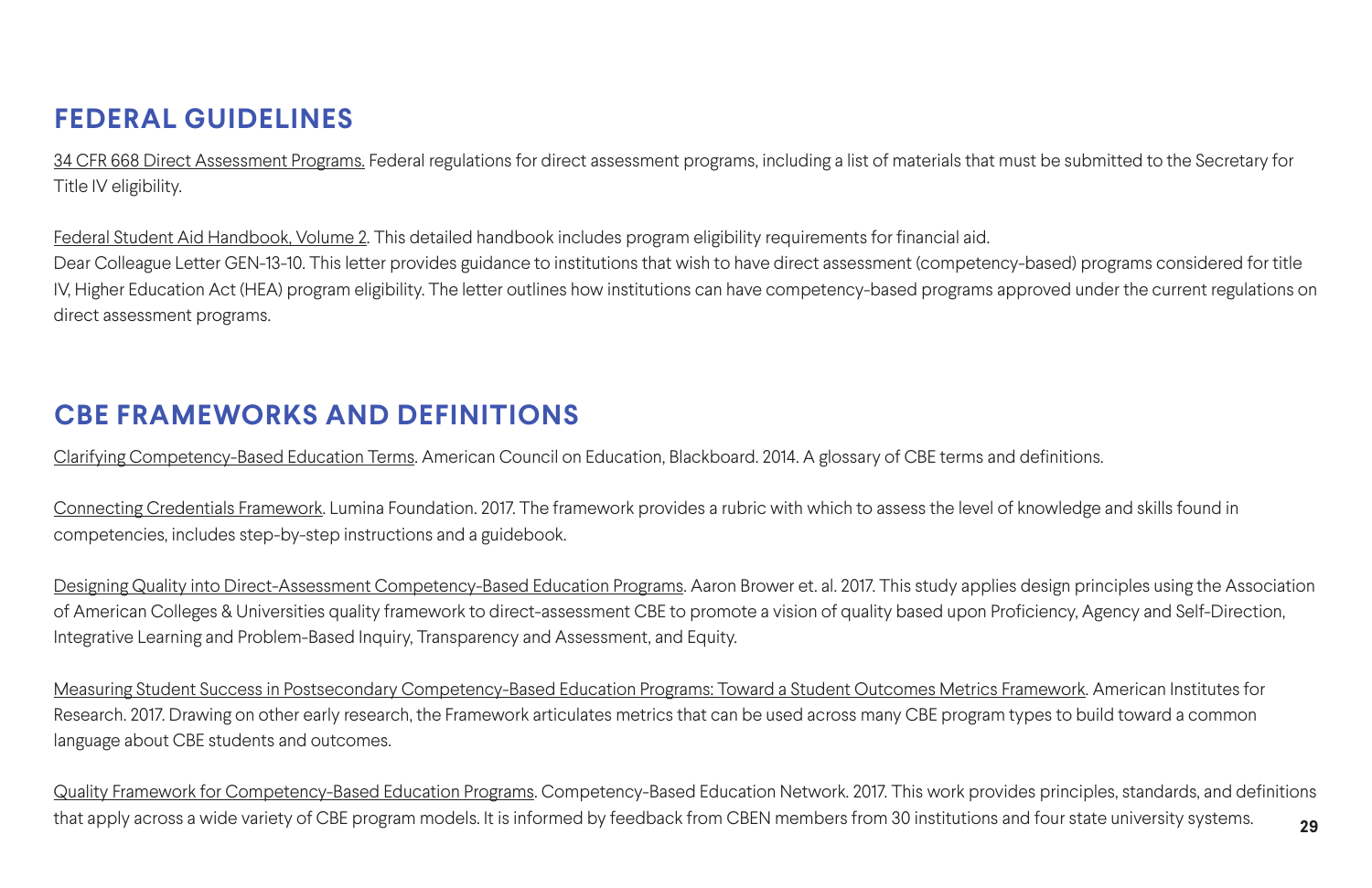[A Leader's Guide to Competency-Based Education: From Inception to Implementation.](https://www.amazon.com/Leaders-Guide-Competency-Based-Education-Implementation/dp/1620365936) Deborah Bushway, Laurie Dodge, Charla Long. 2018. This book provides context, guidelines, and processes to help institutional leaders become more competent in designing, building, and scaling high-quality competency-based education (CBE) programs.

[CBE Playbook](https://www.pearsoned.com/wp-content/uploads/INSTR111426_CBE_Playbook_Wht_Paper_WEB_f.pdf). Pearson. 2016. This short "playbook" provides a high-level overview of the components and key decisions associated with launching a new CBE program.

[Quality Framework for Competency-Based Education Programs: User's Guide](https://www.cbenetwork.org/wp-content/uploads/2018/09/2nd_button_Quality_Framework_Users_Guide_Final_.pdf)</u>. Competency-Based Education Network. 2018. This framework provides elements, principles and standards to inform the design, implementation or scaling of high-quality programs. The guide is based off feedback from over 30 institutions, four state university systems, and over a hundred individuals.

[Measuring Mastery: Best Practices for Assessment in Competency-Based Education.](https://www.luminafoundation.org/files/resources/measuring-mastery.pdf) Katie Larsen McClarty and Matthew N. Gaertner. 2015. This paper outlines a set of best practices for high-stakes assessment in CBE, drawing from both the educational-measurement literature and current practices in prior-learning and CBE assessment.

[Questions Financial Aid Professionals Should Ask About Competency-Based Education Programs.](http://static.politico.com/8b/6b/f889cc504fae973a3cdff0fd518f/questions-financial-aid-professionals-should-ask-about-competency-based-education-programs.pdf) Competency-Based Education Network. 2016. This resource guide is for financial aid professionals and outlines key questions and considerations around student eligibility, program eligibility, FSA requirements, consumer and safety information, record keeping, payment periods and disbursements and calculating Pell and military grant awards.

## **COMPREHENSIVE GUIDES**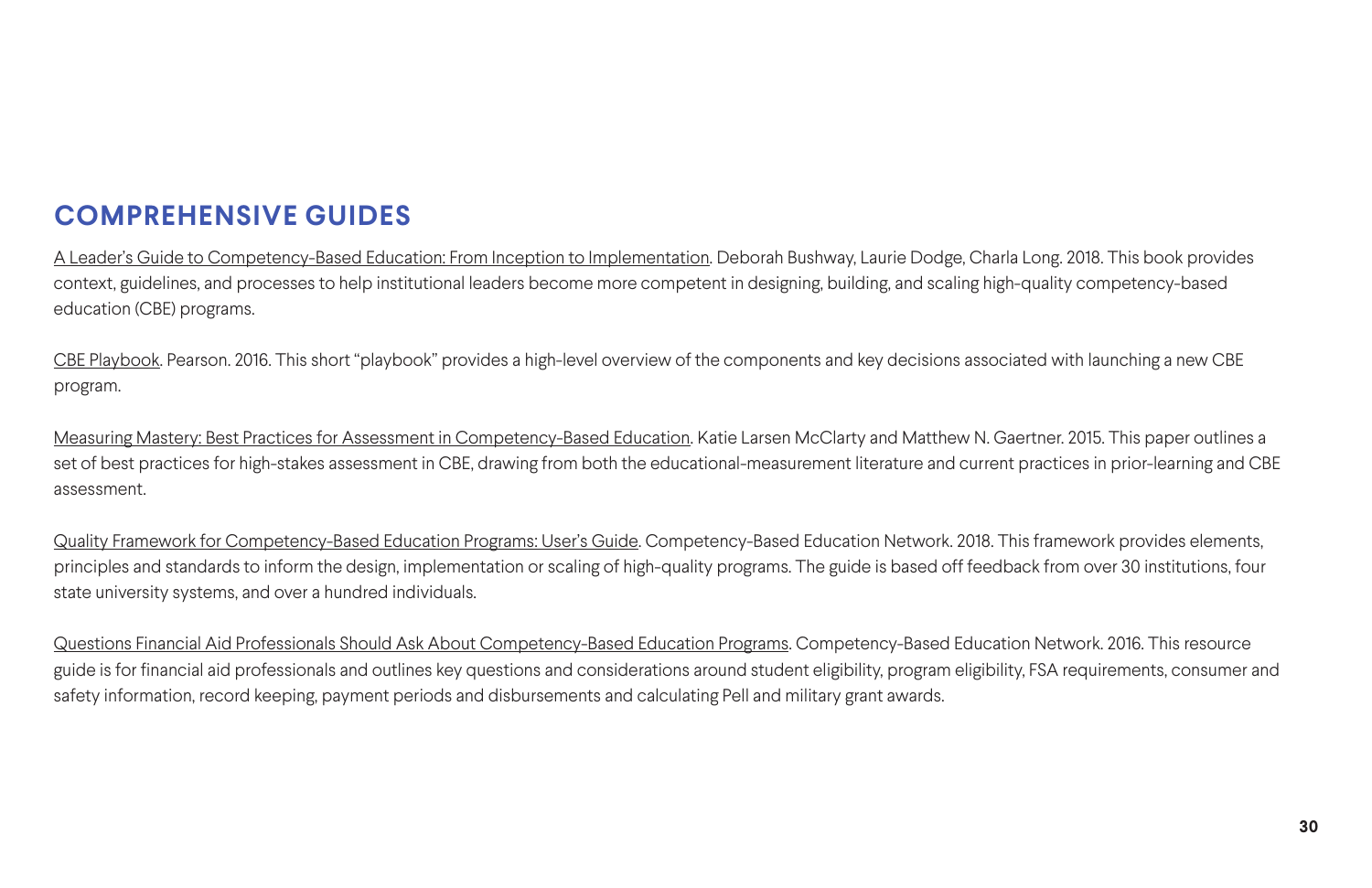[A Delphi Study of Effective Practices for Developing Competency-Based Learning Models in Higher Education](https://onlinelibrary.wiley.com/doi/full/10.1002/cbe2.1029). Lisa Monica McIntyre-Hite. 2016. This dissertation gathers expert opinions about effective practices for developing competencies, assessments, and learning resources in CBE programs.

[All Hands on Deck: Ten Lessons from Early Adopters of Competency-Based Education](https://eric.ed.gov/?id=ED546830)</u>. Patricia A. Book. 2014. This brief provides a snapshot of seven competencybased postsecondary programs and highlights ten lessons learned related to administration, faculty and student support, data systems, choice of model, business model, and structure. 16 pages.

[Competency-Based Education: A Study of Four New Models and Their Implications for Bending the Higher Education Cost Curve](http://rpkgroup.com/wp-content/uploads/2016/10/rpkgroup_cbe_business_model_report_20161018.pdf). rpk Group. 2016. Four business models address different approaches to implementation around business models, start-up investment, operating costs, and benchmark metrics.

[Moving Competency-Based Education Forward: Lessons from Five Years of Direct Assessment Implementation](https://www.capella.edu/content/dam/capella/PDF/moving-competency-based-education-forward.pdf). Capella University and Whiteboard Advisors. 2019. With this report, Capella University shares both outcomes and critical lessons learned from the first five years of offering direct assessment through its FlexPath model.

[National Survey of Postsecondary Competency-Based Education.](https://www.air.org/sites/default/files/National-Survey-of-Postsecondary-CBE-Lumina-October-2019-rev.pdf) American Institute of Research. 2019. The National Survey of Postsecondary Competency-Based Education (NSPCBE) is an annual, web-based survey of postsecondary institutions in the United States, geared toward assessing the state of the CBE field, including both institutions that are interested in adopting CBE and those already on the adoption pathway.

## **LESSONS LEARNED**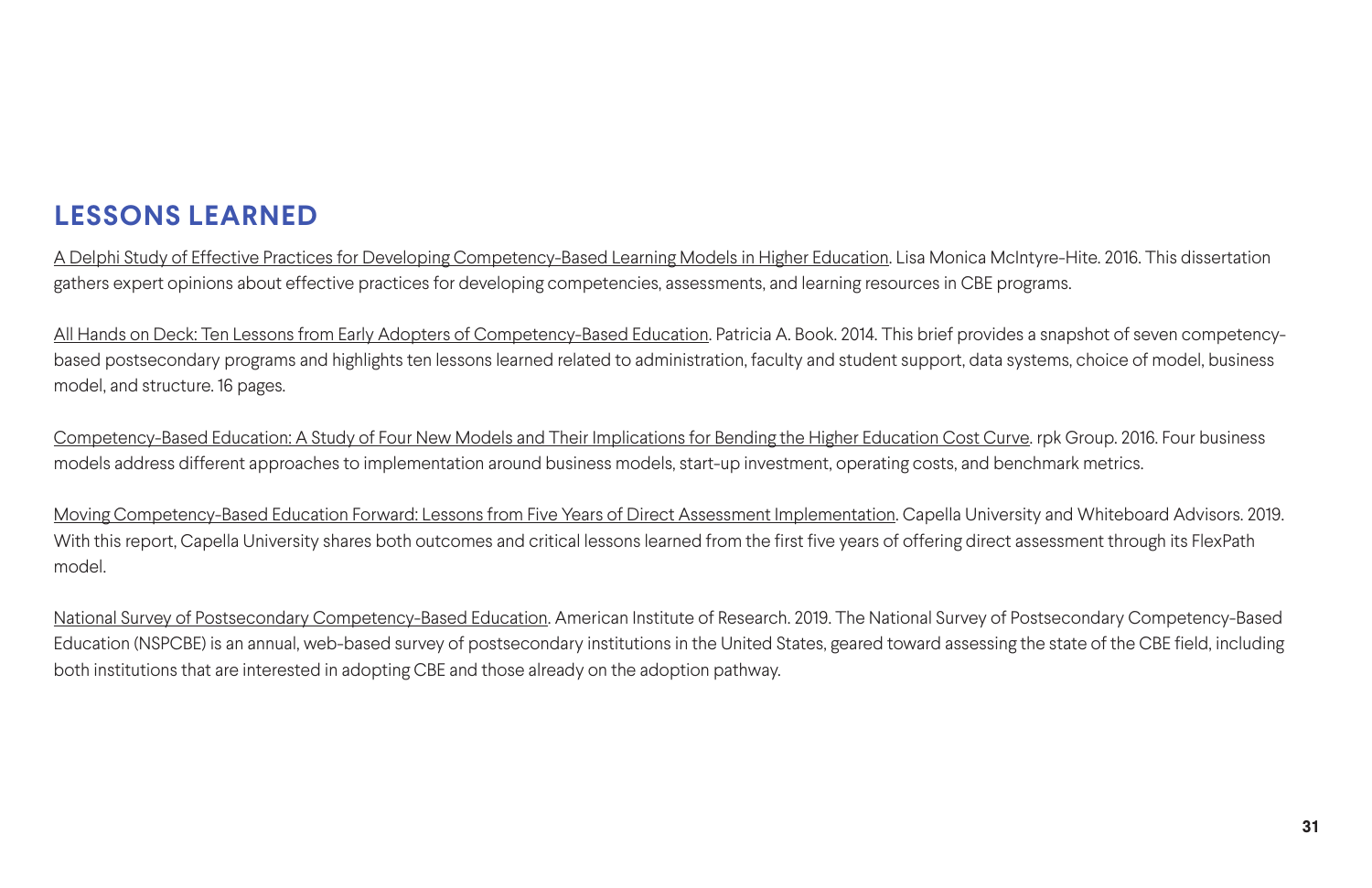[How Competency-Based Education May Help Reduce Our Nation's Toughest Inequities](https://www.luminafoundation.org/resource/how-competency-based-education-may-help-reduce-our-nations-toughest-inequities/). Stephanie Krauss. 2017. This paper considers how CBE can be used to educate, equip, and empower learners who struggle in postsecondary learning programs because of who they are and where they live. Recommended starting points — places and programs — are provided throughout the paper to highlight where and how CBE providers can prioritize equity.

[Next Generation CBE: Solving the Four Big Problems Facing CBE for Underprepared College Learners.](https://www.jff.org/resources/next-generation-cbe-designing-competency-based-education-underprepared-college-learners/) Tom Hilliard, Deb Bushway, Stephanie Krauss, Nate Anderson. 2018. This report identifies and discusses four major barriers that CBE presents for underprepared learners.

[Next Generation CBE: Paving the Way, Remaking entry for postsecondary success](https://eric.ed.gov/?id=ED588450)</u>. Amy Girardi. 2017. This paper focuses on the types of effective intake, placement, and orientation activities that are especially critical for success in CBE programs, both because of the unique delivery model and because students often begin lessons at an individualized starting point.

[Next Generation CBE: Building on a Strong Foundation: Linking CBE with Innovations in Developmental Education Redesign](https://www.jff.org/documents/737/CBE-2-080417.pdf). Nate Anderson. 2017. This paper proposes merging the best practices of developmental education redesign models with competency-based education to increase success for underprepared learners.

### **ENDNOTES FROM PG 16, PHASE 4**

[\[1\]](#page-15-0) The application process is complex, and can best be understood by reviewing the following documents:

1. 2019-2020 FSA Handbook Volume 2: [https://ifap.ed.gov/sites/default/files/attachments/2020- 01/1920FSAHbkVol2Master.pdf.](https://ifap.ed.gov/sites/default/files/attachments/2020- 01/1920FSAHbkVol2Master.pdf)

2. 34 CFR 668 [https://www.law.cornell.edu/cfr/text/34/668.10.](https://www.law.cornell.edu/cfr/text/34/668.10)

3. Dear Colleague Letter GEN-13-10, [https://ifap.ed.gov/dear-colleague-letters/03-19-2013-gen-13-10-subject-applying-title-iv-eligibility-direct-assessment](https://ifap.ed.gov/dear-colleague-letters/03-19-2013-gen-13-10-subject-applying-title-iv-eligibilit).

## <span id="page-31-0"></span>**EQUITY**